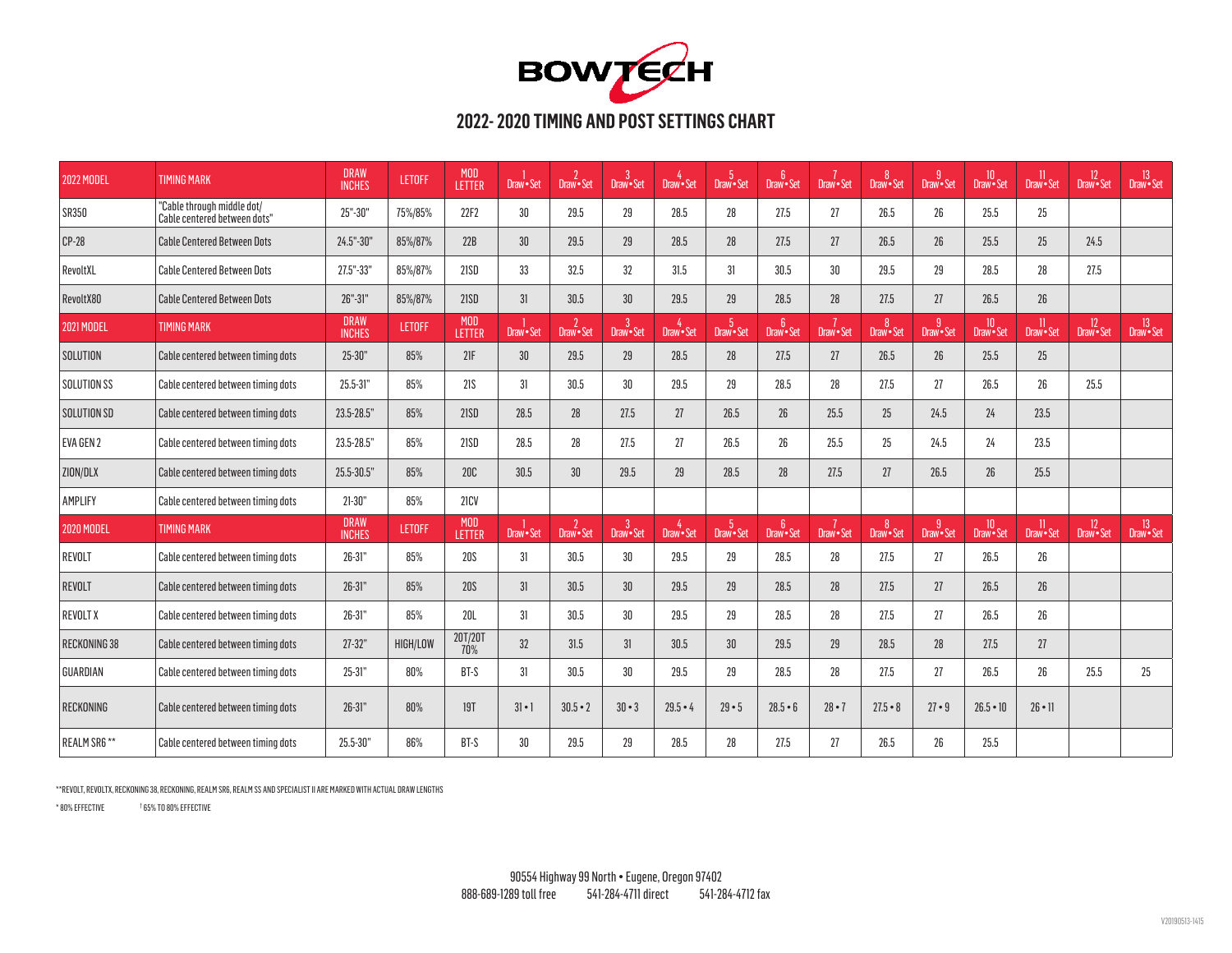

| <b>2019 MODEL</b>          | <b>TIMING MARK</b>                 | <b>DRAW</b><br><b>INCHES</b> | <b>LETOFF</b> | <b>MOD</b><br><b>LETTER</b> | Draw · Set   | Draw · Set | -3<br>Draw · Set | Draw · Set | -5<br>Draw · Set | $6^{\circ}$<br>Draw · Set | Draw · Set   | Draw · Set | Draw · Set      | Draw · Set      | Draw · Set      | 12<br>Draw · Set | <sup>13</sup><br>Draw•Set |
|----------------------------|------------------------------------|------------------------------|---------------|-----------------------------|--------------|------------|------------------|------------|------------------|---------------------------|--------------|------------|-----------------|-----------------|-----------------|------------------|---------------------------|
| RECKONING                  | Cable centered between timing dots | $26-31"$                     | 80%           | 19T                         | $3 - 1$      | $30.5 - 2$ | $30 - 3$         | $29.5 - 4$ | $29 - 5$         | $28.5 - 6$                | $28 - 7$     | $27.5 - 8$ | $27 - 9$        | $26.5 - 10$     | $26 \cdot 11$   |                  |                           |
| <b>REALM SR6**</b>         | Cable centered between timing dots | $25.5 - 30"$                 | 86%           | BT-S                        | 30           | 29.5       | 29               | 28.5       | 28               | 27.5                      | 27           | 26.5       | 26 <sup>°</sup> | 25.5            |                 |                  |                           |
| REALM SS**                 | Cable centered between timing dots | $25 - 31"$                   | 86%           | BT-S                        | 31           | 30.5       | 30               | 29.5       | 29               | 28.5                      | 28           | 27.5       | 27              | 26.5            | 26              | 25.5             | 25                        |
| <b>REALM</b>               | Cable centered between timing dots | $25 - 31"$                   | 80%           | BT-S                        | $3! \cdot 1$ | $30.5 - 2$ | $30 \cdot 3$     | $29.5 - 4$ | $29 - 5$         | $28.5 - 6$                | $28 - 7$     | $27.5 - 8$ | $27 - 9$        | $26.5 - 10$     | $26 \cdot 11$   | $25.5 - 12$      | $25 - 13$                 |
| <b>REALMX</b>              | Cable centered between timing dots | $25 - 31"$                   | 80%           | BT-S                        | $3 - 1$      | $30.5 - 2$ | $30 \cdot 3$     | $29.5 - 4$ | $29 - 5$         | $28.5 - 6$                | $28 - 7$     | $27.5 - 8$ | $27 - 9$        | $26.5 - 10$     | $26 - 11$       | $25.5 - 12$      | $25 - 13$                 |
| <b>BT-MAGX</b>             | Cable centered between timing dots | 29-34"                       | 75-85%        | M34                         | $34 \cdot 1$ | $33.5 - 2$ | $33 - 3$         | $32.5 - 4$ | $32 - 5$         | $31.5 - 6$                | $31 \cdot 7$ | $30.5 - 8$ | $30 - 9$        | $29.5 - 10$     | $29 - 11$       |                  |                           |
| BT-MAG                     | Cable centered between timing dots | 26.5-30                      | 80%           | M30                         | $30 \cdot 1$ | $29.5 - 2$ | $29 - 3$         | $28.5 - 4$ | $28 - 5$         | $27.5 - 6$                | $27 - 7$     | $26.5 - 8$ |                 |                 |                 |                  |                           |
| <b>FANATIC 3.0 32" Cam</b> | Cable centered between timing dots | 28.5-32.5"                   | 80%           | <b>FN80</b>                 | $32.5 - 1$   | $32 - 2$   | $31.5 - 3$       | $31 - 4$   | $30.5 - 5$       | $30 - 6$                  | $29.5 - 7$   | $29 - 8$   | $28.5 - 9$      |                 |                 |                  |                           |
| <b>FANATIC 3.0 32" Cam</b> | Cable centered between timing dots | 28.5-32.5"                   | 65%           | <b>FN65</b>                 | $33 - 1$     | $32.5 - 2$ | $32 - 3$         | $31.5 - 4$ | $31 \cdot 5$     | $30.5 - 6$                | $30 \cdot 7$ | $29.5 - 8$ | $29 - 9$        |                 |                 |                  |                           |
| <b>FANATIC 3.0 29" Cam</b> | Cable centered between timing dots | $24 - 29"$                   | 80%           | <b>FN80</b>                 | $29 - 1$     | $28.5 - 2$ | $28 - 3$         | $27.5 - 4$ | $27 - 5$         | $26.5 - 6$                | $26 \cdot 7$ | $25.5 - 8$ | $25 - 9$        | $24.5 \cdot 10$ | $24 \cdot 11$   |                  |                           |
| <b>FANATIC 3.0 29" Cam</b> | Cable centered between timing dots | $24 - 29"$                   | 65%           | <b>FN65</b>                 | $29.5 - 1$   | $29 - 2$   | $28.5 - 3$       | $28 - 4$   | $27.5 - 5$       | $27 - 6$                  | $26.5 - 7$   | $26 - 8$   | $25.5 - 9$      | $25 \cdot 10$   | $24.5 \cdot 11$ |                  |                           |
| <b>EVA SHOCKEY SS</b>      | Cable centered between timing dots | 23.5-28.5"                   | $80\%$ *      | ODW                         | $28.5 - 1$   | $28 - 2$   | $27.5 - 3$       | $27 - 4$   | $26.5 - 5$       | $26 - 6$                  | $25.5 - 7$   | $25 - 8$   | $24.5 - 9$      | $24 \cdot 10$   | $23.5 \cdot 11$ |                  |                           |
| <b>CARBON ICON</b>         | Cable centered between timing dots | 26.5-30"                     | 80%†          | VP                          | $30 \cdot 1$ | $29.5 - 2$ | $29 - 3$         | $28.5 - 4$ | $28 - 5$         | $27.5 - 6$                | $27 - 7$     | $26.5 - 8$ | $26 \cdot 9$    |                 |                 |                  |                           |
| <b>CARBON ROSE</b>         | Cable centered between timing dots | $22.5 - 27"$                 | 80%†          | <b>TCL</b>                  | $27 \cdot 1$ | $26.5 - 2$ | $26 - 3$         | $25.5 - 4$ | $25 - 5$         | $24.5 - 6$                | $24 - 7$     | $23.5 - 8$ | $23 - 9$        | $22.5 - 10$     |                 |                  |                           |

\*\*REALM SR6 AND REALM SS ARE MARKED WITH ACTUAL DRAW LENGTHS

### **2019 CONVERGENCE TIMING AND POST SETTINGS CHART**

| <b>TIMING MARK</b>                 | <b>DRAW</b><br><b>INCHES</b> | LE  | <b>MOD</b><br><b>LETTER</b> | Draw Set | Draw Set | Draw Set | Draw Set | Draw Set | Draw Set | <b>DrawSet</b> | Draw Set               | Draw Set | Draw Set | Draw Set     | Draw Set        | Draw Set | Draw Set | <b>DrawSet</b> | Draw Set | Draw Set | Draw Set Draw Set |  |
|------------------------------------|------------------------------|-----|-----------------------------|----------|----------|----------|----------|----------|----------|----------------|------------------------|----------|----------|--------------|-----------------|----------|----------|----------------|----------|----------|-------------------|--|
| Cable centered between timing dots | $22 - 31"$                   | 80% |                             |          | 30.5     |          | 29.5     | 29       | 28.5     | 28             | 27.5                   |          | 26.5     | nn<br>۷J     |                 | $25\,$   | 24.5     |                | 23.5     | nn       | 22.5              |  |
| Cable centered between timing dots | $21 - 30"$                   | 80% |                             |          | 29.5     | ΔU       | 28.5     | 28       | 27.5     | 27             | 0 <sup>0</sup><br>Zb.5 | 26       | 25.5     | $\sim$<br>ΔU | 01 <sub>F</sub> |          | 23.5     | วว             | 22.5     |          | 21.5              |  |

\* 80% EFFECTIVE † 65% TO 80% EFFECTIVE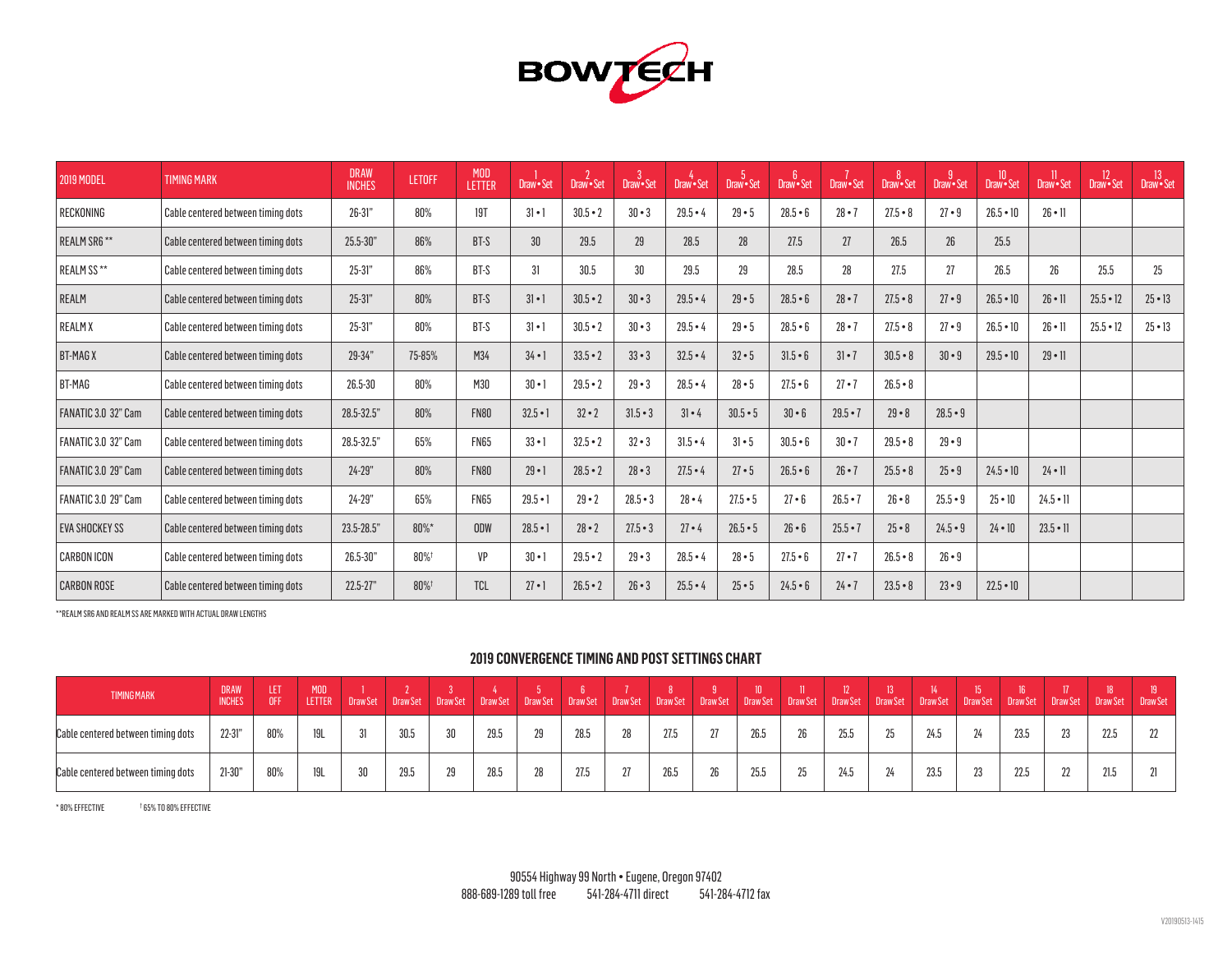

| <b>2018 MODEL</b>          | <b>TIMING MARK</b>                 | <b>DRAW</b><br><b>INCHES</b> | <b>LETOFF</b> | <b>MOD</b><br><b>LETTER</b> | MOD 1<br>Draw• Set             | Draw · Set   | Draw • Set   | Draw · Set | Draw · Set   | Draw · Set   | Draw · Set   | Draw · Set   | Draw · Set | $\overline{10}$<br>Draw · Set | Draw · Set      | 12<br>Draw • Set | <sup>13</sup><br>Draw • Set |
|----------------------------|------------------------------------|------------------------------|---------------|-----------------------------|--------------------------------|--------------|--------------|------------|--------------|--------------|--------------|--------------|------------|-------------------------------|-----------------|------------------|-----------------------------|
| REALM                      | Cable centered between timing dots | $25 - 31"$                   | 80%           | BT-S                        | $3 - 1$                        | $30.5 - 2$   | $30 \cdot 3$ | $29.5 - 4$ | $29 - 5$     | $28.5 - 6$   | $28 - 7$     | $27.5 - 8$   | $27 - 9$   | $26.5 - 10$                   | $26 \cdot 11$   | $25.5 - 12$      | $25 - 13$                   |
| <b>REALMX</b>              | Cable centered between timing dots | $25 - 31"$                   | 80%           | BT-S                        | $31 \cdot 1$                   | $30.5 - 2$   | $30 \cdot 3$ | $29.5 - 4$ | $29 - 5$     | $28.5 - 6$   | $28 - 7$     | $27.5 - 8$   | $27 - 9$   | $26.5 - 10$                   | $26 \cdot 11$   | $25.5 - 12$      | $25 \cdot 13$               |
| <b>BT-MAGX</b>             | Cable centered between timing dots | 29-34"                       | 75-85%        | M34                         | $34 \cdot 1$                   | $33.5 - 2$   | $33 \cdot 3$ | $32.5 - 4$ | $32 - 5$     | $31.5 - 6$   | $31 \cdot 7$ | $30.5 - 8$   | $30 - 9$   | $29.5 - 10$                   | $29 - 11$       |                  |                             |
| REIGN <sub>6</sub>         | Cable centered between timing dots | $24 - 30"$                   | 80%           | BT-S                        | $30 \cdot 1$                   | $29.5 - 2$   | $29 - 3$     | $28.5 - 4$ | $28 - 5$     | $27.5 - 6$   | $27 - 7$     | $26.5 - 8$   | $26 - 9$   | $25.5 - 10$                   | $25 \cdot 11$   | $24.5 - 12$      | $24 \cdot 13$               |
| <b>REIGN7</b>              | Cable centered between timing dots | $25 - 31"$                   | 80%           | BT-S                        | $31 \cdot 1$                   | $30.5 - 2$   | $30 \cdot 3$ | $29.5 - 4$ | $29 - 5$     | $28.5 - 6$   | $28 - 7$     | $27.5 - 8$   | $27 - 9$   | $26.5 - 10$                   | $26 \cdot 11$   | $25.5 - 12$      | $25 - 13$                   |
| BT-MAG                     | Cable centered between timing dots | $26.5 - 30$                  | 80%           | M30                         | $30 \cdot 1$                   | $29.5 - 2$   | $29 \cdot 3$ | $28.5 - 4$ | $28 - 5$     | $27.5 - 6$   | $27 - 7$     | $26.5 - 8$   |            |                               |                 |                  |                             |
| BT-X 28" Cam               | Cable centered between timing dots | 25.5-28"                     | 80%           | X28                         | $28 - 1$                       | $27.5 - 2$   | $27 \cdot 3$ | $26.5 - 4$ | $26 \cdot 5$ | $25.5 - 6$   |              |              |            |                               |                 |                  |                             |
| BT-X 31" Cam               | Cable centered between timing dots | $27 - 30"$                   | 80%           | X30                         |                                | $30 - 2$     | $29.5 - 3$   | $29 - 4$   | $28.5 - 5$   | $28 \cdot 6$ | $27.5 - 7$   | $27 \cdot 8$ |            |                               |                 |                  |                             |
| BT-X 31" Cam               | Cable centered between timing dots | 29.5-31"                     | 80%           | X31                         | $31 \cdot 0$<br>30.5 $\cdot$ 1 | $30 - 2$     | $29.5 - 3$   |            |              |              |              |              |            |                               |                 |                  |                             |
| FANATIC 3.0 32" Cam        | Cable centered between timing dots | 28.5-32.5"                   | 80%           | <b>FN80</b>                 | $32.5 - 1$                     | $32 - 2$     | $31.5 - 3$   | $31 - 4$   | $30.5 - 5$   | $30 - 6$     | $29.5 - 7$   | $29 - 8$     | $28.5 - 9$ |                               |                 |                  |                             |
| FANATIC 3.0 32" Cam        | Cable centered between timing dots | 28.5-32.5"                   | 65%           | <b>FN65</b>                 | $33 - 1$                       | $32.5 - 2$   | $32 \cdot 3$ | $31.5 - 4$ | $31 - 5$     | $30.5 - 6$   | $30 - 7$     | $29.5 - 8$   | $29 - 9$   |                               |                 |                  |                             |
| <b>FANATIC 3.0 29" Cam</b> | Cable centered between timing dots | $24 - 29"$                   | 80%           | <b>FN80</b>                 | $29 - 1$                       | $28.5 - 2$   | $28 \cdot 3$ | $27.5 - 4$ | $27 \cdot 5$ | $26.5 - 6$   | $26 - 7$     | $25.5 - 8$   | $25 - 9$   | $24.5 \cdot 10$               | $24 \cdot 11$   |                  |                             |
| FANATIC 3.0 29" Cam        | Cable centered between timing dots | $24 - 29"$                   | 65%           | <b>FN65</b>                 | $29.5 - 1$                     | $29 - 2$     | $28.5 - 3$   | $28 - 4$   | $27.5 - 5$   | $27 - 6$     | $26.5 - 7$   | $26 - 8$     | $25.5 - 9$ | $25 \cdot 10$                 | $24.5 \cdot 11$ |                  |                             |
| <b>BOSS</b>                | Cable centered between timing dots | 26.5-32"                     | 80%*          | XC                          | $32 \cdot 0$<br>$31.5 - 1$     | $31 \cdot 2$ | $30.5 - 3$   | $30 - 4$   | $29.5 - 5$   | $29 - 6$     | $28.5 - 7$   | $28 - 8$     | $27.5 - 9$ | $27 \cdot 10$                 | $26.5 \cdot 11$ |                  |                             |
| EVA SHOCKEY SS             | Cable centered between timing dots | 23.5-28.5"                   | $80\%$ *      | ODW                         | $28.5 - 1$                     | $28 - 2$     | $27.5 - 3$   | $27 - 4$   | $26.5 - 5$   | $26 - 6$     | $25.5 - 7$   | $25 - 8$     | $24.5 - 9$ | $24 \cdot 10$                 | $23.5 - 11$     |                  |                             |
| <b>CARBON ICON</b>         | Cable centered between timing dots | 26.5-30"                     | 80%†          | VP                          | $30 \cdot 1$                   | $29.5 - 2$   | $29 \cdot 3$ | $28.5 - 4$ | $28 - 5$     | $27.5 - 6$   | $27 - 7$     | $26.5 - 8$   | $26 - 9$   |                               |                 |                  |                             |
| <b>CARBON ROSE</b>         | Cable centered between timing dots | $22.5 - 27"$                 | 80%†          | <b>TCL</b>                  | $27 \cdot 1$                   | $26.5 - 2$   | $26 \cdot 3$ | $25.5 - 4$ | $25 - 5$     | $24.5 - 6$   | $24 - 7$     | $23.5 - 8$   | $23 - 9$   | $22.5 - 10$                   |                 |                  |                             |

\* 80% EFFECTIVE \*\*ADJUSTABLE UP TO 75% †

65% TO 80% EFFECTIVE

| <b>MODULE NUMBER</b> | <b>DRAW LENGTH</b> | TESTED PEAK WEIGHT (MAX SETTING) | TESTED WEIGHT (MIN SETTING) | <b>MODULE NUMBER</b> | <b>DRAW LENGTH</b> | TESTED PEAK WEIGHT (MAX SETTING) | TESTED WEIGHT (MIN SETTING) |
|----------------------|--------------------|----------------------------------|-----------------------------|----------------------|--------------------|----------------------------------|-----------------------------|
|                      |                    |                                  |                             |                      |                    |                                  | 22                          |
| 11/2                 | 291/2              | 70                               | 30                          | 71/2                 | 231/2              | 66                               |                             |
|                      |                    |                                  |                             |                      |                    | n.                               | 20                          |
| 21/2                 | 281/2              | 70                               |                             | 81/2                 | 221/2              | 64                               | 20                          |
|                      |                    |                                  | $\sim$                      |                      |                    |                                  |                             |
| 31/2                 | 271/2              | 70                               |                             | 91/2                 | 211/2              |                                  |                             |
|                      |                    | 69                               |                             |                      |                    |                                  |                             |
| 41/2                 | 261/2              | 69                               | 24                          | 101/2                | 201/2              | 59                               |                             |
|                      |                    | 69                               | Z4                          |                      | 20                 |                                  |                             |
| 51/2                 | 251/2              | 68                               | 23                          | 111/2                | 191/2              |                                  |                             |
|                      | 25                 | 68                               | 23                          |                      |                    |                                  |                             |
| 61/2                 | 241/2              | 67                               | 22                          | 121/2                | 181/2              | 54                               |                             |
|                      |                    |                                  |                             |                      |                    |                                  |                             |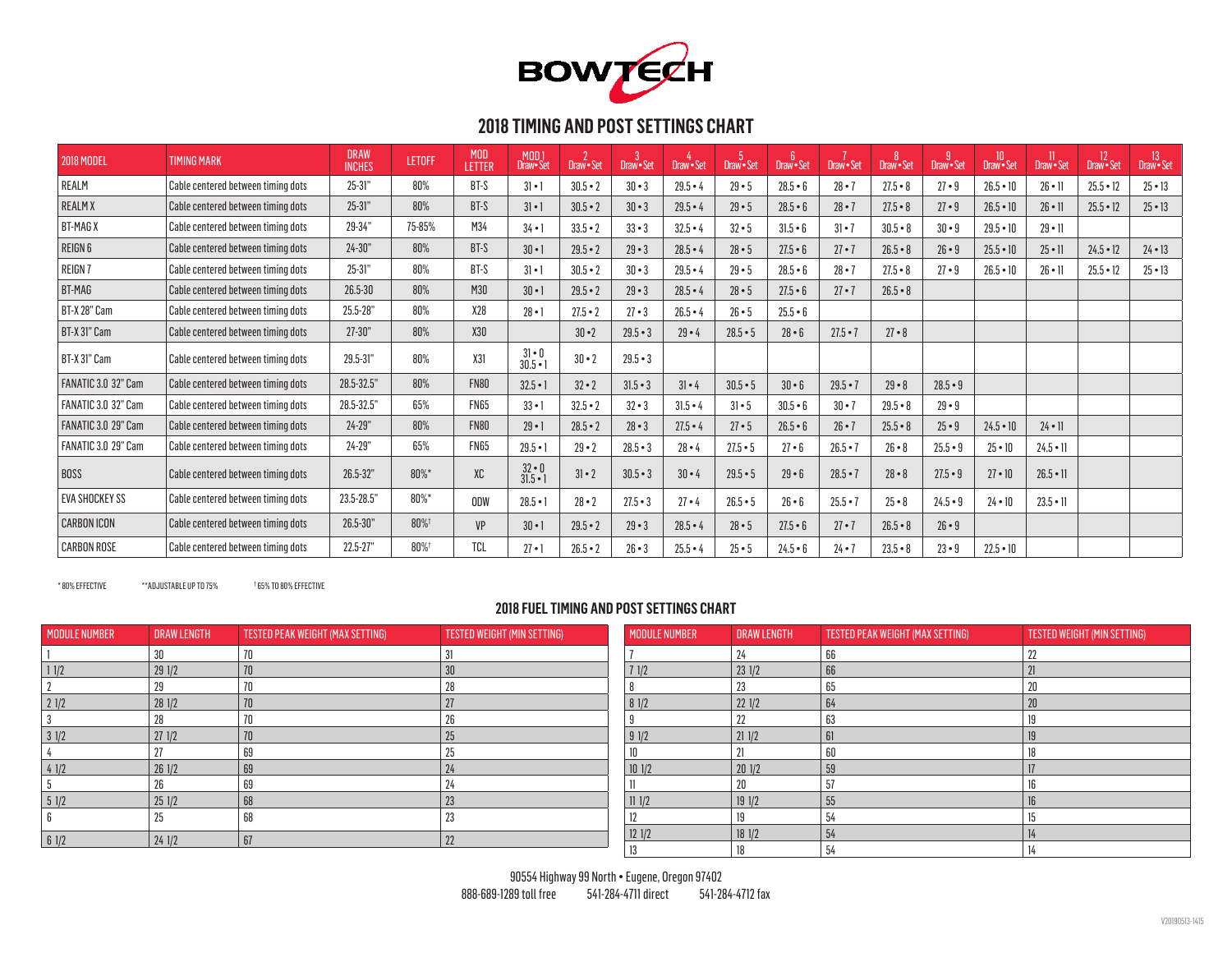

| <b>2017 MODEL</b>     | <b>TIMING MARK</b>                 | <b>DRAW</b><br><b>INCHES</b> | <b>LETOFF</b> | <b>MOD</b><br>LETTER | MOD <sub>1</sub><br>Draw• Set  | Draw-Set     | $\mathbf{3}$<br>Draw · Set | Draw · Set   | 5<br>Draw · Set | -6<br>Draw · Set | Draw · Set   | Draw · Set | Draw · Set | 10<br>Draw•Set | Draw · Set      | 12<br>Draw · Set | <sup>13</sup><br>Draw•Set |
|-----------------------|------------------------------------|------------------------------|---------------|----------------------|--------------------------------|--------------|----------------------------|--------------|-----------------|------------------|--------------|------------|------------|----------------|-----------------|------------------|---------------------------|
| REIGN 6               | Cable centered between timing dots | $24 - 30"$                   | 80%           | BT-S                 | $30 \cdot 1$                   | $29.5 - 2$   | $29 - 3$                   | $28.5 - 4$   | $28 - 5$        | $27.5 - 6$       | $27 - 7$     | $26.5 - 8$ | $26 - 9$   | $25.5 - 10$    | $25 \cdot 11$   | $24.5 - 12$      | $24 \cdot 13$             |
| REIGN 7               | Cable centered between timing dots | $25 - 31"$                   | 80%           | BT-S                 | $31 \cdot 1$                   | $30.5 - 2$   | $30 - 3$                   | $29.5 - 4$   | $29 - 5$        | $28.5 - 6$       | $28 - 7$     | $27.5 - 8$ | $27 - 9$   | $26.5 - 10$    | $26 \cdot 11$   | $25.5 - 12$      | $25 - 13$                 |
| BT-MAG                | Cable centered between timing dots | 26.5-30                      | 80%           | M30                  | $30 \cdot 1$                   | $29.5 - 2$   | $29 - 3$                   | $28.5 - 4$   | $28 - 5$        | $27.5 - 6$       | $27 - 7$     | $26.5 - 8$ |            |                |                 |                  |                           |
| BT-X 28" Cam          | Cable centered between timing dots | 25.5-28"                     | 80%           | X28                  | $28 - 1$                       | $27.5 - 2$   | $27 - 3$                   | $26.5 - 4$   | $26 - 5$        | $25.5 - 6$       |              |            |            |                |                 |                  |                           |
| BT-X 31" Cam          | Cable centered between timing dots | $27 - 30"$                   | 80%           | X30                  |                                | $30 - 2$     | $29.5 - 3$                 | $29 - 4$     | $28.5 - 5$      | $28 - 6$         | $27.5 - 7$   | $27 - 8$   |            |                |                 |                  |                           |
| BT-X 31" Cam          | Cable centered between timing dots | 29.5-31"                     | 80%           | X31                  | $31 \cdot 0$<br>$30.5 - 1$     | $30 \cdot 2$ | $29.5 - 3$                 |              |                 |                  |              |            |            |                |                 |                  |                           |
| FANATIC 3.0 32" Cam   | Cable centered between timing dots | 28.5-32.5"                   | 80%           | <b>FN80</b>          | $32.5 - 1$                     | $32 - 2$     | $31.5 - 3$                 | $31 - 4$     | $30.5 - 5$      | $30 - 6$         | $29.5 - 7$   | $29 - 8$   | $28.5 - 9$ |                |                 |                  |                           |
| FANATIC 3.0 32" Cam   | Cable centered between timing dots | 28.5-32.5"                   | 65%           | <b>FN65</b>          | $33 - 1$                       | $32.5 - 2$   | $32 - 3$                   | $31.5 - 4$   | $31 \cdot 5$    | $30.5 - 6$       | $30 \cdot 7$ | $29.5 - 8$ | $29 - 9$   |                |                 |                  |                           |
| FANATIC 3.0 29" Cam   | Cable centered between timing dots | 24-29"                       | 80%           | <b>FN80</b>          | $29 - 1$                       | $28.5 - 2$   | $28 - 3$                   | $27.5 - 4$   | $27 - 5$        | $26.5 - 6$       | $26 - 7$     | $25.5 - 8$ | $25 - 9$   | $24.5 - 10$    | $24 \cdot 11$   |                  |                           |
| FANATIC 3.0 29" Cam   | Cable centered between timing dots | $24 - 29"$                   | 65%           | <b>FN65</b>          | $29.5 - 1$                     | $29 - 2$     | $28.5 - 3$                 | $28 - 4$     | $27.5 - 5$      | $27 - 6$         | $26.5 - 7$   | $26 - 8$   | $25.5 - 9$ | $25 - 10$      | $24.5 \cdot 11$ |                  |                           |
| PRODIGY               | Cable centered between timing dots | 25-30.5"                     | 80%*          | XC                   | $30.5 \cdot 0$<br>$30 \cdot 1$ | $29.5 - 2$   | $29 - 3$                   | $28.5 - 4$   | $28 - 5$        | $27.5 - 6$       | $27 - 7$     | $26.5 - 8$ | $26 - 9$   | $25.5 - 10$    | $25 \cdot 11$   |                  |                           |
| <b>BOSS</b>           | Cable centered between timing dots | $26.5 - 32"$                 | $80\%$ *      | XC                   | $32 \cdot 0$<br>$31.5 - 1$     | $31 - 2$     | $30.5 - 3$                 | $30 - 4$     | $29.5 - 5$      | $29 - 6$         | $28.5 - 7$   | $28 - 8$   | $27.5 - 9$ | $27 \cdot 10$  | $26.5 \cdot 11$ |                  |                           |
| <b>EVA SHOCKEY SS</b> | Cable centered between timing dots | 23.5-28.5"                   | 80%*          | ODW                  | $28.5 - 1$                     | $28 - 2$     | $27.5 - 3$                 | $27 \cdot 4$ | $26.5 - 5$      | 26 • 6           | $25.5 - 7$   | $25 - 8$   | $24.5 - 9$ | $24 \cdot 10$  | $23.5 \cdot 11$ |                  |                           |
| <b>CARBON ICON</b>    | Cable centered between timing dots | 26.5-30.5"                   | 80%†          | VP                   | $30 \cdot 1$                   | $29.5 - 2$   | $29 - 3$                   | $28.5 - 4$   | $28 - 5$        | $27.5 - 6$       | $27 - 7$     | $26.5 - 8$ | $26 - 9$   |                |                 |                  |                           |
| <b>CARBON ROSE</b>    | Cable centered between timing dots | $22.5 - 27"$                 | 80%†          | <b>TCL</b>           | $27 - 1$                       | $26.5 - 2$   | $26 - 3$                   | $25.5 - 4$   | $25 - 5$        | $24.5 - 6$       | $24 - 7$     | $23.5 - 8$ | $23 - 9$   | $22.5 - 10$    |                 |                  |                           |
| <b>CARBON ICON</b>    | Cable centered between timing dots | 26.5-30"                     | 80%           | <b>VP</b>            | $30 \cdot 1$                   | $29.5 - 2$   | $29 - 3$                   | $28.5 - 4$   | $28 \cdot 5$    | $27.5 - 6$       | $27 - 7$     | $26.5 - 8$ | $26 - 9$   |                |                 |                  |                           |
| <b>CARBON ROSE</b>    | Cable centered between timing dots | $22.5 - 27"$                 | 80%           | <b>TCL</b>           | $27 \cdot 1$                   | $26.5 - 2$   | $26 - 3$                   | $25.5 - 4$   | $25 - 5$        | $24.5 - 6$       | $24 - 7$     | $23.5 - 8$ | $23 - 9$   | $22.5 - 10$    |                 |                  |                           |

\* 80% EFFECTIVE \*\*ADJUSTABLE UP TO 75% †

65% TO 80% EFFECTIVE

| <b>MODULE NUMBER</b> | <b>DRAW LENGTH</b> | TESTED PEAK WEIGHT (MAX SETTING) | TESTED WEIGHT (MIN SETTING) | <b>MODULE NUMBER</b> | <b>DRAW LENGTH</b> | TESTED PEAK WEIGHT (MAX SETTING) | TESTED WEIGHT (MIN SETTING) |
|----------------------|--------------------|----------------------------------|-----------------------------|----------------------|--------------------|----------------------------------|-----------------------------|
|                      |                    |                                  | $^{\circ}$ 1                |                      |                    | 66                               | 22                          |
| 11/2                 | 291/2              | 70                               |                             | 71/2                 | 231/2              | 66                               | 2 <sup>1</sup>              |
|                      |                    |                                  | nn                          |                      |                    |                                  | 20                          |
| 21/2                 | 281/2              | 70                               | $\mathcal{L}$               | 81/2                 | 221/2              | 64                               | 20                          |
|                      |                    |                                  | nn.<br>Zu                   |                      |                    | 63                               |                             |
| 31/2                 | 271/2              | 70                               | ZJ.                         | 91/2                 | 211/2              |                                  | $\mathbf{1}$                |
|                      |                    | 69                               | 7.                          |                      |                    |                                  |                             |
| 41/2                 | 261/2              | 69                               | 24                          | 101/2                | 201/2              | 59                               | 17                          |
|                      |                    | 69                               |                             |                      |                    |                                  |                             |
| 51/2                 | 251/2              | 68                               | 23                          | 111/2                | 19 1/2             | 55                               | 16                          |
|                      |                    | 68                               | 23                          |                      |                    |                                  |                             |
| 61/2                 | 241/2              | 67                               | 22                          | 121/2                | 18 1/2             | 54                               | 14                          |
|                      |                    |                                  |                             |                      |                    |                                  | 14                          |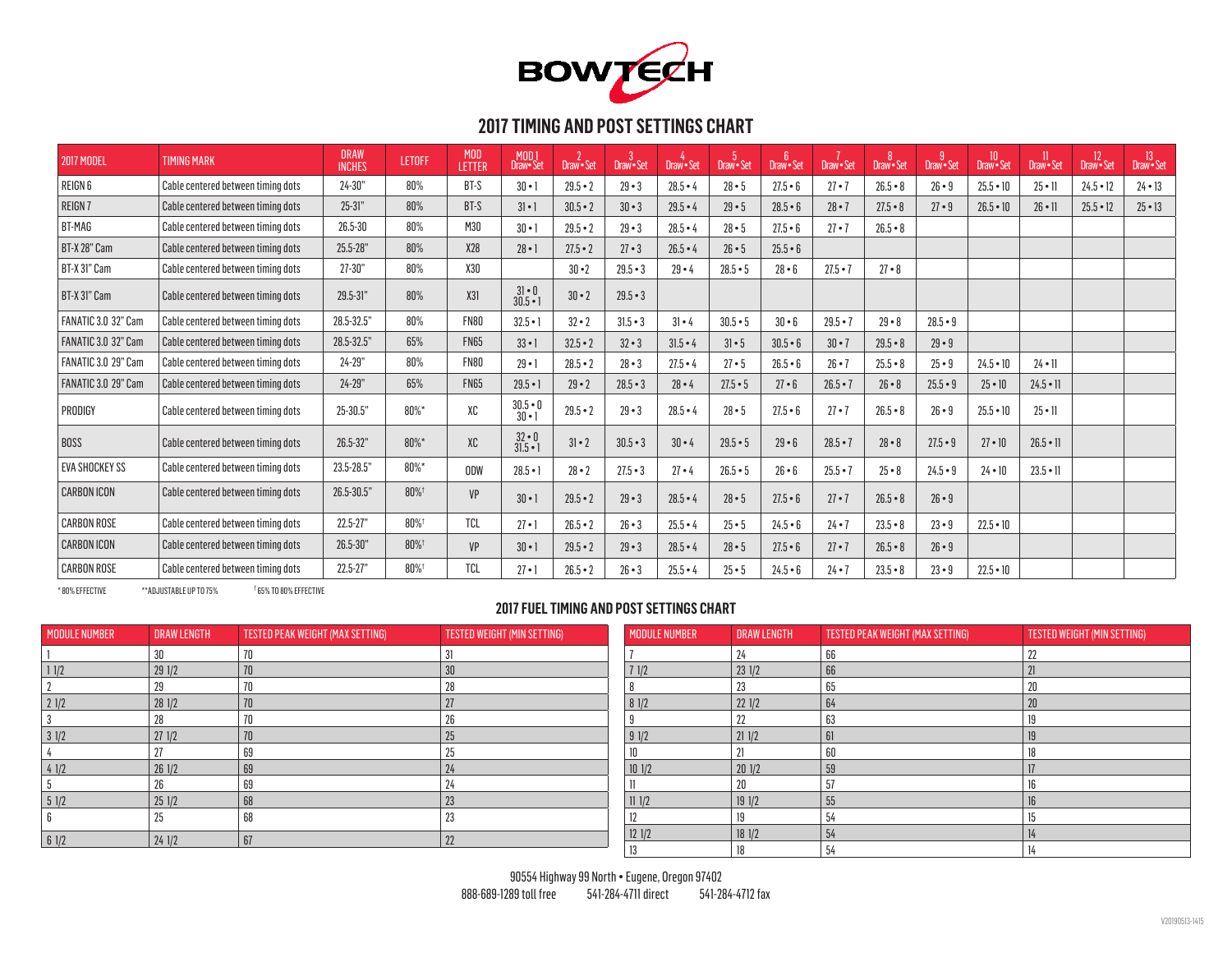

| <b>2016 MODEL</b>          | <b>TIMING MARK</b>                 | <b>DRAW</b><br><b>INCHES</b> | <b>LETOFF</b> | <b>MOD</b><br>LETTER | MOD 1<br>Draw•Set              | Draw - Set   | Draw Set   | Draw • Set | Draw Set     | Draw · Set   | Draw Set     | Draw · Set   | -9<br>Draw Set | 10 <sup>°</sup><br>Draw Set | $\mathbf{u}$<br>Draw Set | 12 <sup>°</sup><br>Draw Set | 13<br>Draw Set |
|----------------------------|------------------------------------|------------------------------|---------------|----------------------|--------------------------------|--------------|------------|------------|--------------|--------------|--------------|--------------|----------------|-----------------------------|--------------------------|-----------------------------|----------------|
| BT-X 28" Cam               | Cable centered between timing dots | 25.5-28"                     | 80%           | X28                  | $28 - 1$                       | $27.5 - 2$   | $27 - 3$   | $26.5 - 4$ | $26 - 5$     | $25.5 - 6$   |              |              |                |                             |                          |                             |                |
| BT-X 31" Cam               | Cable centered between timing dots | $27 - 30"$                   | 80%           | X30                  |                                | $30 - 2$     | $29.5 - 3$ | $29 - 4$   | $28.5 - 5$   | $28 \cdot 6$ | $27.5 - 7$   | $27 \cdot 8$ |                |                             |                          |                             |                |
| BT-X 31" Cam               | Cable centered between timing dots | 29.5-31"                     | 80%           | X31                  | $31 \cdot 0$<br>$30.5 - 1$     | $30 - 2$     | $29.5 - 3$ |            |              |              |              |              |                |                             |                          |                             |                |
| PRODIGY                    | Cable centered between timing dots | 25-30.5"                     | 80%*          | XC                   | $30.5 \cdot 0$<br>$30 \cdot 1$ | $29.5 - 2$   | $29 - 3$   | $28.5 - 4$ | $28 - 5$     | $27.5 - 6$   | $27 - 7$     | $26.5 - 8$   | $26 \cdot 9$   | $25.5 - 10$                 | $25 \cdot 11$            |                             |                |
| <b>BOSS</b>                | Cable centered between timing dots | 26.5-32"                     | 80%*          | XC                   | $32 \cdot 0$<br>$31.5 - 1$     | $31 \cdot 2$ | $30.5 - 3$ | $30 - 4$   | $29.5 - 5$   | $29 - 6$     | $28.5 - 7$   | $28 - 8$     | $27.5 - 9$     | $27 \cdot 10$               | $26.5 \cdot 11$          |                             |                |
| FANATIC 2.0 29" Cam        | Cable centered between timing dots | $24 - 29"$                   | 65, 70, 80%   | FN.                  | $29 - 1$                       | $28.5 - 2$   | $28 - 3$   | $27.5 - 4$ | $27 \cdot 5$ | $26.5 - 6$   | $26 \cdot 7$ | $25.5 - 8$   | $25 \cdot 9$   | $24.5 \cdot 10$             | $24 \cdot 11$            |                             |                |
| <b>FANATIC 2.0 32" Cam</b> | Cable centered between timing dots | 28.5-32.5"                   | 65, 70, 80%   | FN                   | $32.5 - 1$                     | $32 \cdot 2$ | $31.5 - 3$ | $31 - 4$   | $30.5 - 5$   | $30 - 6$     | $29.5 - 7$   | $29 - 8$     | $28.5 - 9$     |                             |                          |                             |                |
| <b>EVA SHOCKEY SS</b>      | Cable centered between timing dots | 23.5-28.5"                   | 80%*          | ODW                  | $28.5 - 1$                     | $28 - 2$     | $27.5 - 3$ | $27 - 4$   | $26.5 - 5$   | $26 \cdot 6$ | $25.5 - 7$   | $25 - 8$     | $24.5 - 9$     | $24 \cdot 10$               | $23.5 \cdot 11$          |                             |                |
| <b>CARBON ICON</b>         | Cable centered between timing dots | 26.5-30"                     | 80%           | VP                   | $30 \cdot 1$                   | $29.5 - 2$   | $29 - 3$   | $28.5 - 4$ | $28 - 5$     | $27.5 - 6$   | $27 - 7$     | $26.5 - 8$   | $26 \cdot 9$   |                             |                          |                             |                |
| <b>CARBON ROSE</b>         | Cable centered between timing dots | $22.5 - 27"$                 | 80%           | <b>TCL</b>           | $27 \cdot 1$                   | $26.5 - 2$   | $26 - 3$   | $25.5 - 4$ | $25 \cdot 5$ | $24.5 - 6$   | $24 - 7$     | $23.5 - 8$   | $23 - 9$       | $22.5 \cdot 10$             |                          |                             |                |

\* 80% EFFECTIVE \*\*ADJUSTABLE UP TO 75%

† 65% TO 80% EFFECTIVE

| <b>MODULE NUMBER</b>  | <b>DRAW LENGTH</b> | TESTED PEAK WEIGHT (MAX SETTING) | TESTED WEIGHT (MIN SETTING) | <b>MODULE NUMBER</b> | <b>DRAW LENGTH</b> | TESTED PEAK WEIGHT (MAX SETTING) | TESTED WEIGHT (MIN SETTING) |
|-----------------------|--------------------|----------------------------------|-----------------------------|----------------------|--------------------|----------------------------------|-----------------------------|
|                       | 30                 | 70                               | 31                          |                      | 24                 | 66                               | 22                          |
| $\vert$ 1 $\vert$ 1/2 | 291/2              | 70                               | 30 <sup>°</sup>             | 71/2                 | $23 \frac{1}{2}$   | 66                               | 21                          |
|                       | 29                 | 70                               | 28                          |                      | 23                 | 65                               | $20\,$                      |
| 21/2                  | 281/2              | 70                               | 27                          | 81/2                 | 221/2              | 64                               | 20                          |
|                       | 28                 | 70                               | 26                          |                      | 22                 | 63                               | 19                          |
| 31/2                  | 271/2              | 70                               | 25                          | 91/2                 | 211/2              | 61                               | 19                          |
|                       | 27                 | 69                               | 25                          |                      |                    | 60                               | 18                          |
| 41/2                  | 261/2              | 69                               | 24                          | 101/2                | 201/2              | 59                               | 17                          |
|                       | 26                 | 69                               | 24                          |                      | $20\,$             | 57                               | 16                          |
| 51/2                  | 251/2              | 68                               | 23                          | 111/2                | 191/2              | 55                               | 16                          |
|                       | 25                 | 68                               | 23                          | 12                   |                    | 54                               | 15                          |
| 61/2                  | 241/2              | 67                               | 22                          | 121/2                | $18 \frac{1}{2}$   | 54                               | 14                          |
|                       |                    |                                  |                             | 13                   | 18                 | 54                               | 14                          |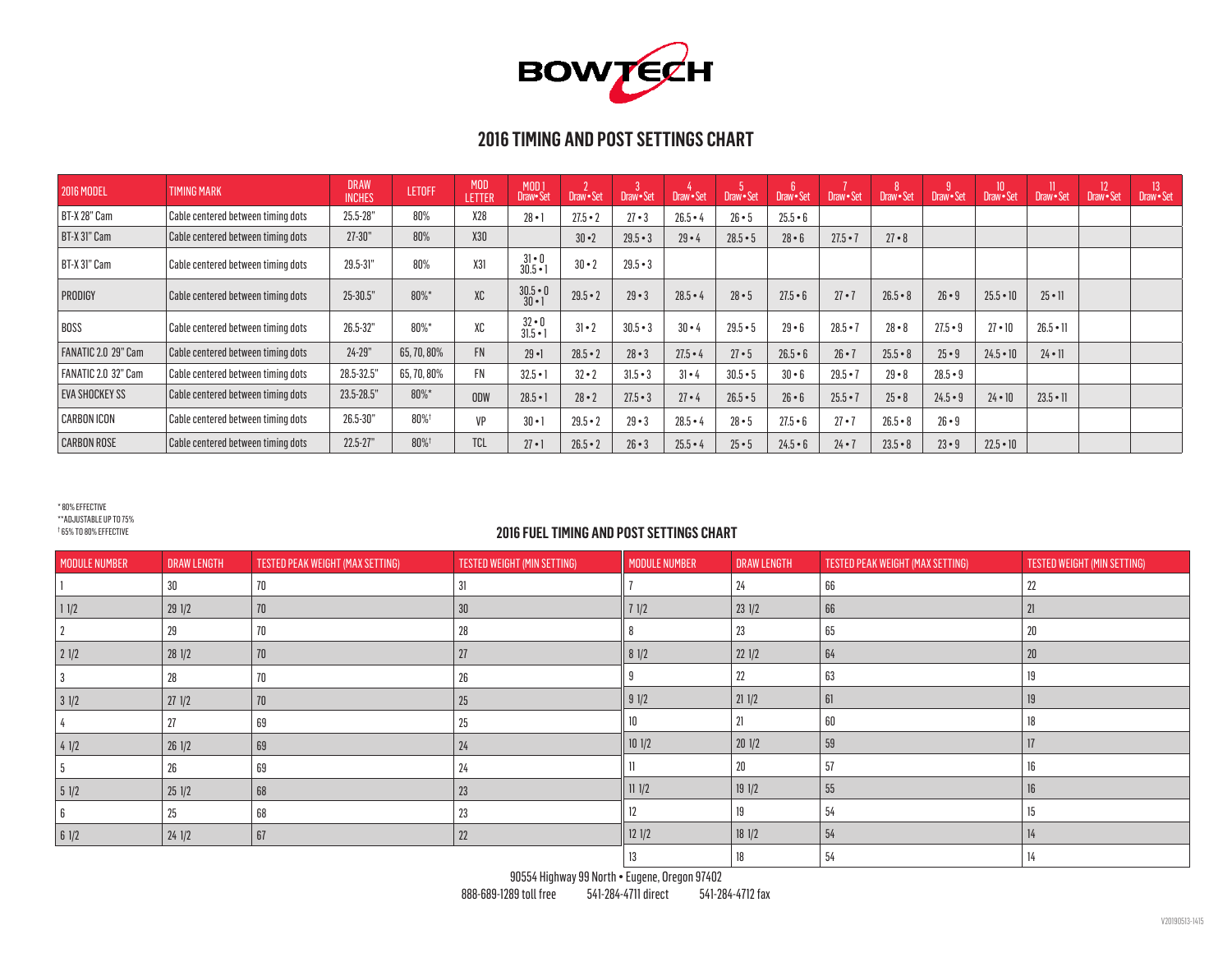

| <b>2015 MODEL</b>       | <b>TIMING MARK</b>                        | <b>DRAW INCHES</b> | <b>LETOFF</b> | <b>MOD</b><br>LETTER | /MOD<br>Draw Set           | Draw · Set | Draw · Set | Draw Set   | Draw · Set | 6<br>Draw•Set | Draw • Set   | 8<br>Draw•Set | Draw · Set | 10<br>Draw•Set  | Draw Set        | Draw Set    | Draw Set      |
|-------------------------|-------------------------------------------|--------------------|---------------|----------------------|----------------------------|------------|------------|------------|------------|---------------|--------------|---------------|------------|-----------------|-----------------|-------------|---------------|
| PRODIGY                 | Cable centered between timing dots        | 25-30.5"           | $80\%$ *      | XC                   | $30.5 - 0$<br>$30 -$       | $29.5 - 2$ | $29 - 3$   | $28.5 - 4$ | $28 - 5$   | $27.5 - 6$    | $27 - 7$     | $26.5 - 8$    | $26 - 9$   | $25.5 - 10$     | $25 \cdot 11$   |             |               |
| <b>BOSS</b>             | $\mid$ Cable centered between timing dots | $26.5 - 32"$       | $80\%$ *      | XC                   | $32 \cdot 0$<br>$31.5 - 1$ | $31 - 2$   | $30.5 - 3$ | $30 - 4$   | $29.5 - 5$ | $29 - 6$      | $28.5 - 7$   | $28 - 8$      | $27.5 - 9$ | $27 \cdot 10$   | $26.5 \cdot 11$ |             |               |
| FANATIC                 | Cable centered between timing dots        | $26 - 31"$         | 75%**         | TB                   | $3 - 1$                    | $30.5 - 2$ | $30 - 3$   | $29.5 - 4$ | $29 - 5$   | $28.5 - 6$    | $28 - 7$     | $27.5 - 8$    | $27 - 9$   | $26.5 - 10$     | $26 \cdot 11$   |             |               |
| <b>RPM 360</b>          | Cable centered between timing dots        | $24 - 30"$         | $80\%$ *      | <b>TRP</b>           | $30 - 1$                   | $29.5 - 2$ | $29 - 3$   | $28.5 - 4$ | $28 - 5$   | $27.5 - 6$    | $27 \cdot 7$ | $26.5 - 8$    | $26 - 9$   | $25.5 - 10$     | $25 \cdot 11$   | $24.5 - 12$ | $24 \cdot 13$ |
| <b>CARBON OVERDRIVE</b> | $\mid$ Cable centered between timing dots | $25 - 30"$         | $80\%$ *      | OD                   | $30 \cdot 1$               | $29.5 - 2$ | $29 - 3$   | $28.5 - 4$ | $28 - 5$   | $27.5 - 6$    | $27 - 7$     | $26.5 - 8$    | $26 - 9$   | $25.5 - 10$     | $25 \cdot 11$   |             |               |
| <b>EVA SHOCKEY SS</b>   | Cable centered between timing dots        | 23.5-28.5"         | $80\%$ *      | ODW                  | $28.5 - 1$                 | $28 - 2$   | $27.5 - 3$ | $27 - 4$   | $26.5 - 5$ | $26 - 6$      | $25.5 - 7$   | $25 - 8$      | $24.5 - 9$ | $24 \cdot 10$   | $23.5 \cdot 11$ |             |               |
| <b>CARBON ICON</b>      | Cable centered between timing dots        | 26.5-30"           | 80%           | VP                   | $30 -$                     | $29.5 - 2$ | $29 - 3$   | $28.5 - 4$ | $28 - 5$   | $27.5 - 6$    | $27 - 7$     | $26.5 - 8$    | $26 - 9$   |                 |                 |             |               |
| <b>CARBON ROSE</b>      | Cable centered between timing dots        | $22.5 - 27"$       | 80%           | <b>TCL</b>           | $27 \cdot$                 | $26.5 - 2$ | $26 - 3$   | $25.5 - 4$ | $25 - 5$   | $24.5 - 6$    | $24 - 7$     | $23.5 - 8$    | $23 - 9$   | $22.5 \cdot 10$ |                 |             |               |

\* 80% EFFECTIVE \*\*ADJUSTABLE UP TO 75% † 65% TO 80% EFFECTIVE

| <b>MODULE NUMBER</b> | <b>DRAW LENGTH</b> | TESTED PEAK WEIGHT (MAX SETTING) | TESTED WEIGHT (MIN SETTING) | <b>MODULE NUMBER</b> | <b>DRAW LENGTH</b> | TESTED PEAK WEIGHT (MAX SETTING) |
|----------------------|--------------------|----------------------------------|-----------------------------|----------------------|--------------------|----------------------------------|
|                      | 30                 | 70                               | 31                          |                      | 24                 | 66                               |
| 11/2                 | 291/2              | 70                               | 30                          | $71/2$               | 231/2              | 66                               |
|                      | 29                 | 70                               | 28                          |                      | 23                 | 65                               |
| 21/2                 | 281/2              | 70                               | 27                          | 81/2                 | 221/2              | 64                               |
|                      | 28                 | 70                               | 26                          |                      | 22                 | 63                               |
| 31/2                 | 271/2              | 70                               | 25                          | 91/2                 | 211/2              | 61                               |
|                      |                    | 69                               | 25                          | 10                   |                    | 60                               |
| 41/2                 | 261/2              | 69                               | 24                          | 101/2                | 201/2              | 59                               |
|                      | 26                 | 69                               | 24                          |                      | 20                 | 57                               |
| 51/2                 | 251/2              | 68                               | 23                          | 111/2                | 191/2              | 55                               |
|                      | 25                 | 68                               | 23                          | 12                   | 19                 | 54                               |
| 61/2                 | 241/2              | 67                               | 22                          | 121/2                | 181/2              | 54                               |
|                      |                    |                                  |                             | 13                   | 18                 | 54                               |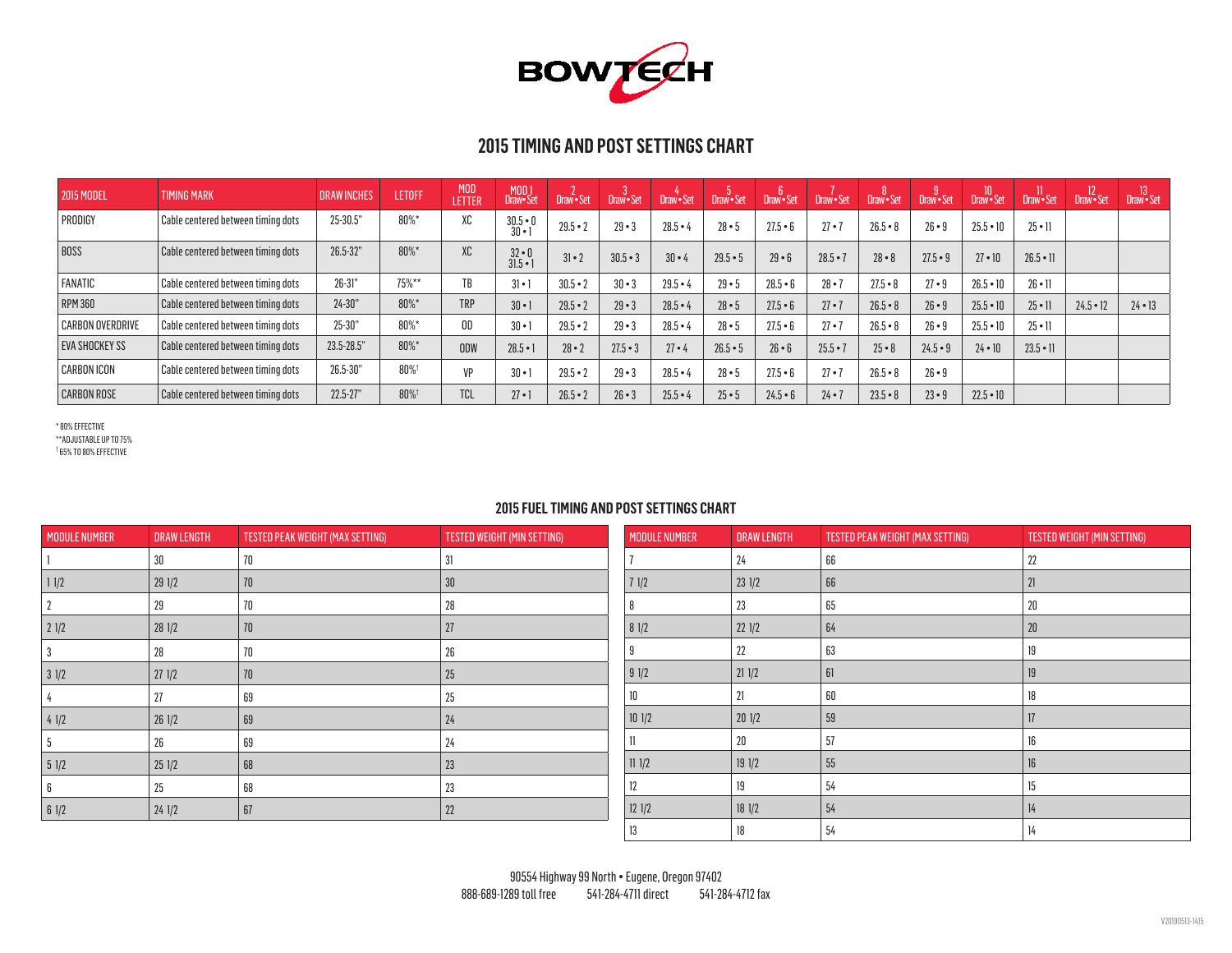

| <b>2014 MODEL</b>       | <b>TIMING MARK</b>                        | <b>DRAW</b><br><b>INCHES</b> | <b>LETOFF</b> | <b>MOD</b><br>LETTER        | MOD <sub>1</sub><br>Draw•Set | Draw · Set   | Draw · Set   | Draw · Set | Draw • Set   | Draw · Set | Draw · Set | Draw · Set | Draw · Set | 10 <sup>°</sup><br>Draw Set | Draw Set      | Draw · Set  | Draw Set      |
|-------------------------|-------------------------------------------|------------------------------|---------------|-----------------------------|------------------------------|--------------|--------------|------------|--------------|------------|------------|------------|------------|-----------------------------|---------------|-------------|---------------|
| <b>RPM 360</b>          | Cable centered between timing dots        | $24 - 30"$                   | $80\%$ *      | <b>TRP</b>                  | $30 - 1$                     | $29.5 - 2$   | $29 - 3$     | $28.5 - 4$ | $28 - 5$     | $27.5 - 6$ | $27 - 7$   | $26.5 - 8$ | $26 - 9$   | $25.5 - 10$                 | $25 - 11$     | $24.5 - 12$ | $24 \cdot 13$ |
| <b>CARBON OVERDRIVE</b> | $\mid$ Cable centered between timing dots | $25 - 30"$                   | 80%*          | 0 <sub>D</sub>              | $30 - 1$                     | $29.5 - 2$   | $29 - 3$     | $28.5 - 4$ | $28 - 5$     | $27.5 - 6$ | $27 - 7$   | $26.5 - 8$ | $26 - 9$   | $25.5 - 10$                 | $25 \cdot 11$ |             |               |
| <b>EXPERIENCE</b>       | Cable centered between timing dots        | 26.5-31"                     | 80%*          | BA                          | $31 \cdot 1$                 | $30.5 - 2$   | $30 - 3$     | $29.5 - 4$ | $29 - 5$     | $28.5 - 6$ | $28 - 7$   | $27.5 - 8$ | $27 - 9$   | $26.5 - 10$                 |               |             |               |
| <b>INSANITY CPXL</b>    | Cable centered between timing dots        | 27.5-32"                     | $80\%$ *      | BA                          | $32 - 1$                     | $31.5 - 2$   | $31 - 3$     | $30.5 - 4$ | $30 \cdot 5$ | $29.5 - 6$ | $29 - 7$   | $28.5 - 8$ | $28 - 9$   | $27.5 \cdot 10$             |               |             |               |
| <b>SPECIALIST</b>       | $\mid$ Cable centered between timing dots | 26-30.5"                     | 65.75%**      | BA                          | $30.5 - 1$                   | $30 \cdot 2$ | $29.5 - 3$   | $29 - 4$   | $28.5 - 5$   | $28 - 6$   | $27.5 - 7$ | $27 - 8$   | $26.5 - 9$ | $26 \cdot 10$               |               |             |               |
| <b>CARBON KNIGHT</b>    | Cable centered between timing dots        | 26.5-30.5"                   | 80%+          | TC.                         | $30.5 - 1$                   | $30 \cdot 2$ | $29.5 - 3$   | $29 - 4$   | $28.5 - 5$   | $28 - 6$   | $27.5 - 7$ | $27 - 8$   | $26.5 - 9$ |                             |               |             |               |
| <b>CARBON ROSE</b>      | Cable centered between timing dots        | $22.5 - 27"$                 | 80%+          | <b>TCL</b>                  | $27 - 1$                     | $26.5 - 2$   | $26 - 3$     | $25.5 - 4$ | $25 - 5$     | $24.5 - 6$ | $24 - 7$   | $23.5 - 8$ | $23 - 9$   | $22.5 \cdot 10$             |               |             |               |
| <b>2013 MODEL</b>       | <b>TIMING MARK</b>                        | <b>DRAW</b><br><b>INCHES</b> | <b>LETOFF</b> | <b>MOD</b><br><b>LETTER</b> | MOD <sub>1</sub><br>Draw•Set | Draw - Set   | Draw Set     | Draw · Set | Draw · Set   | Draw · Set | Draw · Set | Draw Set   | Draw · Set | 10<br>Draw•Set              | Draw Set      |             |               |
| EXPERIENCE              | Cable centered between timing dots_       | 26.5-31"                     | 80%*          | BA                          | $31 \cdot 1$                 | $30.5 - 2$   | $30 \cdot 3$ | $29.5 - 4$ | $29 - 5$     | $28.5 - 6$ | $28 - 7$   | $27.5 - 8$ | $27 - 9$   | $26.5 - 10$                 |               |             |               |

\* 80% EFFECTIVE \*\*65% OR 75% EFFECTIVE † 65% TO 80% EFFECTIVE

| <b>MODULE NUMBER</b> | <b>DRAW LENGTH</b> | TESTED PEAK WEIGHT (MAX SETTING) | TESTED WEIGHT (MIN SETTING) | <b>MODULE NUMBER</b> | <b>DRAW LENGTH</b> | TESTED PEAK WEIGHT (MAX SETTING) | TESTED WEIGHT (MIN SETTING) |
|----------------------|--------------------|----------------------------------|-----------------------------|----------------------|--------------------|----------------------------------|-----------------------------|
|                      | 30                 | 70                               | 31                          |                      | 24                 | 66                               | 22                          |
| 11/2                 | 291/2              | 70                               | 30                          |                      | $23 \frac{1}{2}$   | 66                               | 21                          |
|                      | 29                 | 70                               | 28                          |                      | 23                 | 65                               | 20                          |
| 21/2                 | 281/2              | 70                               | 27                          | 81/2                 | 221/2              | 64                               | 20                          |
|                      | 28                 | 70                               | 26                          |                      | 22                 | 63                               | 19                          |
| 31/2                 | 271/2              | 70                               | 25                          | 91/2                 | 211/2              | 61                               | 19                          |
|                      | 27                 | 69                               | 25                          | 10                   | 21                 | 60                               | 18                          |
| 41/2                 | 261/2              | 69                               | 24                          | 101/2                | 201/2              | 59                               | 17                          |
|                      | 26                 | 69                               | 24                          |                      | 20                 | 57                               | 16                          |
| 51/2                 | 251/2              | 68                               | 23                          | 111/2                | 191/2              | 55                               | 16                          |
|                      | 25                 | 68                               | 23                          | 12                   | 19                 | 54                               | 15                          |
| 61/2                 | 241/2              | 67                               | $22\,$                      | 121/2                | 181/2              | 54                               | 14                          |
|                      |                    |                                  |                             | 13                   | 18                 | 54                               | 14                          |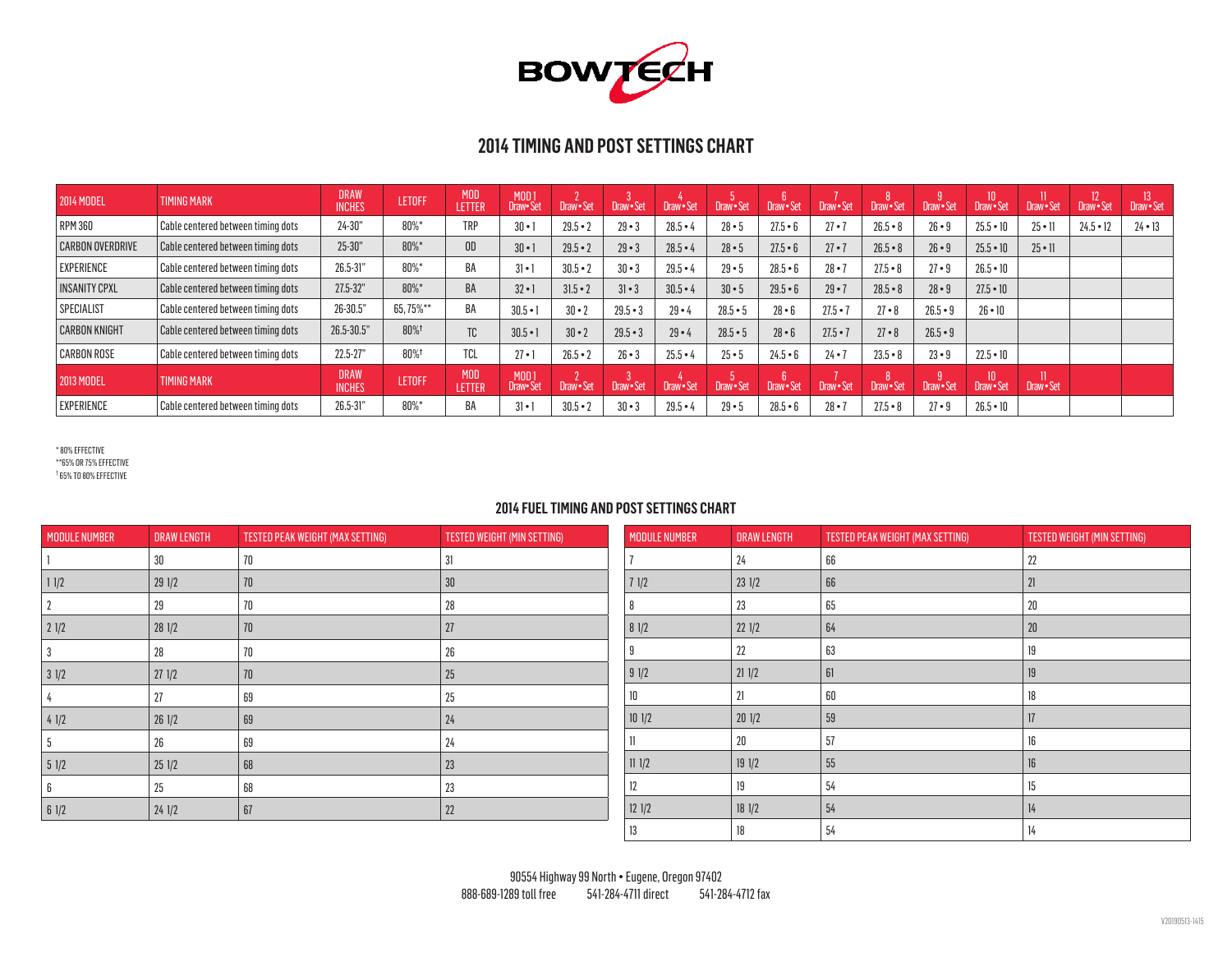

# **2012-2013 TIMING, MOD, AND POST SETTINGS CHART**

| <b>INSANITY CPX</b>  | Cable centered between timing dots | 25.5-30"                     | 80%*          | BA                   | $30 - 1$                     | $29.5 - 2$        | $29 - 3$          | $28.5 - 4$          | $28 - 5$        | $27.5 - 6$          | $27 \cdot 7$ | $26.5 - 8$        | $26 \cdot 9$                 | $25.5 - 10$     |                           |                 |               |
|----------------------|------------------------------------|------------------------------|---------------|----------------------|------------------------------|-------------------|-------------------|---------------------|-----------------|---------------------|--------------|-------------------|------------------------------|-----------------|---------------------------|-----------------|---------------|
| <b>INSANITY CPXL</b> | Cable centered between timing dots | 27.5-32"                     | 80%*          | BA                   | $32 \cdot 1$                 | $31.5 - 2$        | $31 - 3$          | $30.5 - 4$          | $30 - 5$        | $29.5 - 6$          | $29 - 7$     | $28.5 - 8$        | $28 - 9$                     | $27.5 \cdot 10$ |                           |                 |               |
| SPECIALIST           | Cable centered between timing dots | $26 - 30.5$                  | 65.75%**      | BA                   | $30.5 - 1$                   | $30 \cdot 2$      | $29.5 - 3$        | $29 - 4$            | $28.5 - 5$      | $28 - 6$            | $27.5 - 7$   | $27 - 8$          | $26.5 - 9$                   | $26 \cdot 10$   |                           |                 |               |
| <b>MODEL</b>         | <b>TIMING MARK</b>                 | <b>DRAW</b><br><b>INCHES</b> | <b>LETOFF</b> | <b>MOD</b><br>LETTER | MOD 1<br>Draw • Set          | 1.5<br>Draw•Set   | Draw · Set        | $2.5$<br>Draw • Set | Draw · Set      | 3.5<br>Draw • Set   | Draw · Set   | 4.5<br>Draw • Set | Draw · Set                   | 5.5<br>Draw•Set | $6^{\circ}$<br>Draw · Set | 6.5<br>Draw•Set | 7<br>Draw•Set |
| <b>ASSASSIN</b>      | Cable centered between timing dots | $26 - 30"$                   | 65-80%        | ARR-F/<br>ARR-S      | $30 - 8.5$                   | $29.5 - 7.6$      | $29 - 6.8$        | $28.5 - 5.9$        | $28 - 5$        | $27.5 - 4.3$        | $27 - 3.7$   | $26.5 - 3.1$      | $26 \cdot 2.6$               |                 |                           |                 |               |
| HEARTBREAKER         | Cable centered between timing dots | $22.5 - 27"$                 | 65-80%        | HB                   | $27 - 9.6$                   | $26.5 - 8.3$      | $26 - 7.2$        | $25.5 - 6.3$        | $25 - 5.5$      | $24.5 - 4.7$        | $24 - 4.0$   | $23.5 - 3.3$      | $23 - 2.6$                   | $22.5 - 1.9$    |                           |                 |               |
| <b>2012 MODEL</b>    | <b>TIMING MARK</b>                 | <b>DRAW</b><br><b>INCHES</b> | <b>LETOFF</b> | <b>MOD</b><br>LETTER | MOD 1<br>Draw• Set           | $2$<br>Draw • Set | 3<br>Draw•Set     | Draw - Set          | 5<br>Draw • Set | 6<br>Draw•Set       | Draw · Set   | Draw · Set        | g<br>Draw•Set                | 10<br>Draw•Set  | <sup>11</sup><br>Draw•Set |                 |               |
| <b>INSANITY CPX</b>  | Cable centered between timing dots | 25.5-30"                     | 80%*          | BA                   | $30 - 1$                     | $29.5 - 2$        | $29 - 3$          | $28.5 - 4$          | $28 - 5$        | $27.5 - 6$          | $27 - 7$     | $26.5 - 8$        | $26 - 9$                     | $25.5 - 10$     |                           |                 |               |
| <b>INSANITY CPXL</b> | Cable centered between timing dots | 27.5-32"                     | 80%*          | BA                   | $32 \cdot 1$                 | $31.5 - 2$        | $31 \cdot 3$      | $30.5 - 4$          | $30 - 5$        | $29.5 - 6$          | $29 - 7$     | $28.5 - 8$        | $28 - 9$                     | $27.5 \cdot 10$ |                           |                 |               |
| <b>INVASION CPX</b>  | Cable centered between timing dots | $26 - 30"$                   | 80%*          | BA                   | $30 - 1$                     | $29.5 - 2$        | $29 - 3$          | $28.5 - 4$          | $28 - 5$        | $27.5 - 6$          | $27 - 7$     | $26.5 - 8$        | $26 - 9$                     |                 |                           |                 |               |
| SPECIALIST           | Cable centered between timing dots | $26 - 30.5$                  | 65.75%**      | BA                   | $30.5 - 1$                   | $30 \cdot 2$      | $29.5 - 3$        | $29 - 4$            | $28.5 - 5$      | $28 - 6$            | $27.5 - 7$   | $27 - 8$          | $26.5 - 9$                   | $26 \cdot 10$   |                           |                 |               |
| <b>MODEL</b>         | <b>TIMING MARK</b>                 | <b>DRAW</b><br><b>INCHES</b> | <b>LETOFF</b> | <b>MOD</b><br>LETTER | MOD 1<br>Draw • Set          | 1.5<br>Draw•Set   | $2$<br>Draw • Set | $2.5$<br>Draw • Set | Draw · Set      | $3.5$<br>Draw • Set | Draw · Set   | 4.5<br>Draw•Set   | 5 <sup>5</sup><br>Draw · Set | 5.5<br>Draw•Set | $6^{\circ}$<br>Draw · Set | 6.5<br>Draw•Set | 7<br>Draw•Set |
| <b>ASSASSIN</b>      | Cable centered between timing dots | $26 - 30"$                   | 65-80%        | ARR-F/<br>ARR-S      | $30 - 8.5$                   | $29.5 - 7.6$      | $29 - 6.8$        | $28.5 - 5.9$        | $28 - 5$        | $27.5 - 4.3$        | $27 - 3.7$   | $26.5 - 3.1$      | $26 \cdot 2.6$               |                 |                           |                 |               |
| ASSASSIN SD          | Cable centered between timing dots | $22.5 - 27$                  | 65-80%        | HB                   | $27 - 9.6$                   | $26.5 - 8.3$      | $26 - 7.2$        | $25.5 - 6.3$        | $25 - 5.5$      | $24.5 - 4.7$        | $24 - 4.0$   | $23.5 - 3.3$      | $23 - 2.6$                   | $22.5 - 1.9$    |                           |                 |               |
| HEARTBREAKER         | Cable centered between timing dots | $22.5 - 27"$                 | 65-80%        | <b>HB</b>            | $27 - 9.6$                   | $26.5 - 8.3$      | $26 - 7.2$        | $25.5 - 6.3$        | $25 - 5.5$      | $24.5 - 4.7$        | $24 - 4.0$   | $23.5 - 3.3$      | $23 - 2.6$                   | $22.5 - 1.9$    |                           |                 |               |
| <b>2011 MODEL</b>    | <b>TIMING MARK</b>                 | <b>DRAW</b><br><b>INCHES</b> | <b>LETOFF</b> | <b>MOD</b><br>LETTER | MOD <sub>1</sub><br>Draw•Set | Draw-Set          | 3<br>Draw•Set     | Draw • Set          | 5<br>Draw • Set | Draw · Set          | Draw · Set   | Draw · Set        | -9<br>Draw - Set             | 10<br>Draw•Set  | <sup>11</sup><br>Draw•Set |                 |               |
| <b>INVASION CPX</b>  | Cable centered between timing dots | $26 - 30"$                   | 80%*          | <b>BA</b>            | $30 - 1$                     | $29.5 - 2$        | $29 - 3$          | $28.5 - 4$          | $28 - 5$        | $27.5 - 6$          | $27 - 7$     | $26.5 - 8$        | $26 - 9$                     |                 |                           |                 |               |
| SPECIALIST           | Cable centered between timing dots | 26-30.5"                     | 65.75%**      | BA                   | $30.5 - 1$                   | $30 - 2$          | $29.5 - 3$        | $29 - 4$            | $28.5 - 5$      | $28 - 6$            | $27.5 - 7$   | $27 - 8$          | $26.5 - 9$                   | $26 \cdot 10$   |                           |                 |               |
| <b>DESTROYER 350</b> | Cable centered between timing dots | $25 - 30"$                   | 80%*          | BA                   | $30 - 1$                     | $29.5 - 2$        | $29 - 3$          | $28.5 - 4$          | $28 - 5$        | $27.5 - 6$          | $27 - 7$     | $26.5 - 8$        | $26 - 9$                     | $25.5 - 10$     | $25 \cdot 11$             |                 |               |
| DESTROYER 340        | Cable centered between timing dots | $26 - 31"$                   | $80\%$ *      | BA                   | $31 \cdot 1$                 | $30.5 - 2$        | $30 - 3$          | $29.5 - 4$          | $29 - 5$        | $28.5 - 6$          | $28 - 7$     | $27.5 - 8$        | $27 - 9$                     | $26.5 - 10$     | $26 \cdot 11$             |                 |               |
|                      |                                    |                              |               |                      |                              |                   |                   |                     |                 |                     |              |                   |                              |                 |                           |                 |               |

\* 80% EFFECTIVE \*\*65% OR 75% EFFECTIVE † 65% TO 80% EFFECTIVE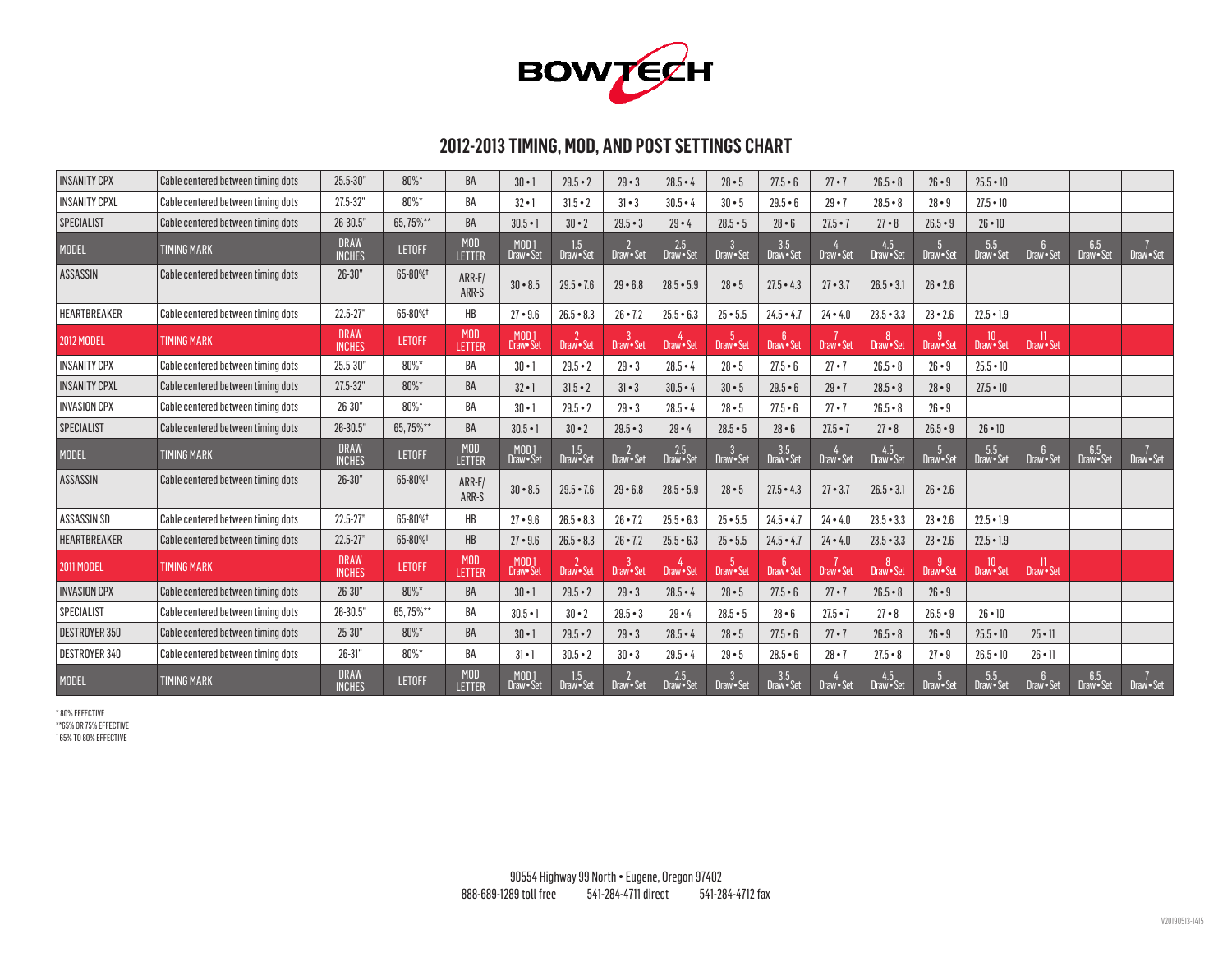

# **2010-2011 TIMING, MOD, AND POST SETTINGS CHART**

| <b>ASSASSIN</b>     | Cable centered between timing dots                        | $26 - 30"$                   | 65-80%+       | ARR-F/<br>ARR-S              | $30 - 8.5$                       | $29.5 - 7.6$      | $29 - 6.8$               | $28.5 - 5.9$        | $28 - 5$                   | $27.5 - 4.3$                 | $27 - 3.7$      | $26.5 - 3.1$      | $26 \cdot 2.6$   |                 |                           |                   |               |
|---------------------|-----------------------------------------------------------|------------------------------|---------------|------------------------------|----------------------------------|-------------------|--------------------------|---------------------|----------------------------|------------------------------|-----------------|-------------------|------------------|-----------------|---------------------------|-------------------|---------------|
| <b>HEARTBREAKER</b> | Cable centered between timing dots                        | $22.5 - 27"$                 | 65-80%        | HB                           | $27 - 9.6$                       | $26.5 - 8.3$      | $26 - 7.2$               | $25.5 - 6.3$        | $25 - 5.5$                 | $24.5 - 4.7$                 | $24 - 4.0$      | $23.5 - 3.3$      | $23 - 2.6$       | $22.5 - 1.9$    |                           |                   |               |
| SOLDIER             | Cable centered between timing marks<br>5 and 7            | 22-29"                       | $80\%$ *      | SLD                          | $N/A$ <sup><math>††</math></sup> |                   |                          |                     |                            |                              |                 |                   |                  |                 |                           |                   |               |
| <b>2010 MODEL</b>   | <b>TIMING MARK</b>                                        | <b>DRAW</b><br><b>INCHES</b> | <b>LETOFF</b> | <b>MOD</b><br>LETTER         | MOD 1<br>Draw • Set              | $2$<br>Draw • Set | <sup>3</sup><br>Draw•Set | 4<br>Draw • Set     | $-5$<br>Draw · Set         | 6 <sup>1</sup><br>Draw · Set | 7<br>Draw•Set   | 8<br>Draw · Set   | -9<br>Draw · Set | 10<br>Draw•Set  | <sup>11</sup><br>Draw•Set |                   |               |
| DESTROYER 350       | Cable centered between timing dots                        | 75-80%*                      | 80%*          | BA                           | $30 - 1$                         | $29.5 - 2$        | $29 - 3$                 | $28.5 - 4$          | $28 - 5$                   | $28 - 6$                     | $27 - 7$        | $27 - 8$          | $26 \cdot 9$     | $25.5 - 10$     | $25 \cdot 11$             |                   |               |
| DESTROYER 340       | Cable centered between timing dots                        | 75-80%*                      | 80%*          | <b>BA</b>                    | $31 \cdot 1$                     | $30.5 - 2$        | $30 - 3$                 | $29.5 - 4$          | $29 - 5$                   | $28.5 - 6$                   | $28 - 7$        | $28 - 8$          | $27 - 9$         | $26.5 \cdot 10$ | $26 \cdot 11$             |                   |               |
| <b>MODEL</b>        | <b>TIMING MARK</b>                                        | <b>DRAW</b><br><b>INCHES</b> | <b>LETOFF</b> | <b>MOD</b><br><b>LETTER</b>  | MOD 1<br>Draw • Set              | 1.5<br>Draw•Set   | 2<br>Draw•Set            | 2.5<br>Draw • Set   | $\mathbf{3}$<br>Draw · Set | 3.5<br>Draw • Set            | 4<br>Draw•Set   | 4.5<br>Draw•Set   | 5<br>Draw•Set    | 5.5<br>Draw•Set | 6<br>Draw•Set             | 6.5<br>Draw•Set   | 7<br>Draw•Set |
| <b>ADMIRAL FLX</b>  | <b>Cable centered between</b><br>timing dots 8 and 12     | $24 - 30"$                   | 65-80% $†$    | <b>BCAR</b>                  | $30 \cdot 21$                    | $29.5 - 19$       | $29 - 18$                | $28.5 - 16$         | $28 \cdot 14$              | $27.5 - 12$                  | $27 \cdot 10$   | $26.5 - 9$        | $26 \cdot 7$     | $25.5 - 6$      | $25 \cdot 5$              | $24.5 - 4$        | $24 \cdot 3$  |
| CAPTAIN             | Cable centered between timing dots<br>$8$ and 12          | $24 - 30"$                   | 65-80%+       | <b>BCAR</b>                  | $30 \cdot 21$                    | $29.5 - 20$       | $29 - 18$                | $28.5 - 16$         | $28 - 14$                  | $27.5 - 12$                  | $27 - 10$       | $26.5 - 9$        | $26 - 8$         | $25.5 - 6$      | $25 - 5$                  | $24.5 - 4$        | $24 \cdot 3$  |
| <b>SENTINEL FLX</b> | Cable centered between<br>timing dots 2 and 6             | 24.5"-30.5"                  | 65-80%        | <b>BCAR</b>                  | $30.5 - 21$                      | $30 \cdot 19$     | $29.5 - 18$              | $29 - 16$           | $28.5 - 14$                | $28 - 12$                    | $27.5 \cdot 11$ | $27 - 9$          | $26.5 - 8$       | $26 - 6$        | $25.5 - 5$                | $25 - 4$          | $24.5 - 3$    |
| BRIGADIER           | Cable centered between timing dots<br>$2$ and $4$         | $25 - 30"$                   | 65-80%        | SPOTR                        | $30 - 12L$                       | $29.5 - 11$       | $29 - 10S$               | $28.5 - 9$          | $28 \cdot 7L$              | $27.5 - 6L$                  | $27 \cdot 5L$   | $26.5 - 5$        | $26 - 4S$        | $25.5 - 3$      | $25 - 2$                  |                   |               |
| <b>SWAT</b>         | Cable centered between timing dots 2<br>and $41/2$        | $26 - 31"$                   | 65-80%        | <b>SMBR</b>                  | $31 \cdot 9.7$                   | $30.5 - 8.8$      | $30 - 7.8$               | $29.5 - 6.9$        | $29 - 6.2$                 | $28.5 - 5.2$                 | $28 - 4.5$      | $27.5 - 4$        | $27 - 3$         | $26.5 - 2.3$    | $26 \cdot 1.5$            |                   |               |
| AIR RAID            | Cable centered between timing dots 2<br>$1/2$ and $41/2$  | 26.5-30.5                    | 65-80%        | ARR-F/<br>ARR-S              | $30.5 - 9.8$                     | $30 - 8.5$        | $29.5 - 7.2$             | $29 - 6.1$          | $28.5 - 5$                 | $28 - 3.8$                   | $27.5 - 3$      | $27 - 2.2$        | $26.5 - 1.6$     |                 |                           |                   |               |
| <b>SNIPER</b>       | Cable centered between timing dots<br>$5$ and 2           | $27 - 32"$                   | 65-80%        | <b>SMBR</b>                  | $32 \cdot 10$                    | $31.5 - 9.4$      | $31 - 8.7$               | $30.5 - 8$          | $30 - 6.9$                 | $29.5 - 6$                   | $29 - 5.2$      | $28.5 - 4.5$      | $28 \cdot 3.7$   | $27.5 - 2.9$    | $27 \cdot 11$             |                   |               |
| SOLDIER             | $\mid$ Cable centered between timing marks<br>$5$ and $7$ | 22-29"                       | $80\%$ *      | SLD                          | $N/A$ <sup><math>††</math></sup> |                   |                          |                     |                            |                              |                 |                   |                  |                 |                           |                   |               |
| <b>2009 MODEL</b>   | <b>TIMING MARK</b>                                        | <b>DRAW</b><br><b>INCHES</b> | <b>LETOFF</b> | <b>MOD</b><br><b>I FTTFR</b> | MOD <sub>1</sub><br>Draw•Set     | 1.5<br>Draw • Set | $2$ Draw $\cdot$ Set     | $2.5$<br>Draw • Set | 3<br>Draw • Set            | 3.5<br>Draw • Set            | 4<br>Draw • Set | 4.5<br>Draw • Set | 5<br>Draw • Set  | 5.5<br>Draw•Set | 6<br>Draw•Set             | 6.5<br>Draw · Set | 7<br>Draw•Set |
| ADMIRAL             | <b>Cable centered between</b><br>timing dots 9 and 13     | $24 - 30"$                   | 65-80%+       | <b>BCAR</b>                  | $30 \cdot 21$                    | $29.5 - 19$       | $29 - 18$                | $28.5 - 16$         | $28 \cdot 14$              | $27.5 - 12$                  | 27 • 10         | $26.5 - 9$        | $26 \cdot 7$     | $25.5 - 6$      | $25 \cdot 5$              | $24.5 - 4$        | $24 - 3$      |
| <b>CAPTAIN</b>      | Cable centered between timing dots<br>$8$ and 12          | $24 - 30"$                   | 65-80%        | <b>BCAR</b>                  | $30 \cdot 21$                    | $29.5 - 20$       | $29 - 18$                | $28.5 \cdot 16$     | $28 \cdot 14$              | $27.5 \cdot 12$              | $27 \cdot 10$   | $26.5 - 9$        | $26 - 8$         | $25.5 - 6$      | $25 - 5$                  | $24.5 - 4$        | $24 \cdot 3$  |
| SENTINEL            | Cable centered between<br>timing dots 3 and 7             | 24.5-30.5                    | 65-80%        | <b>BCAR</b>                  | $30.5 - 21$                      | $30 - 19$         | $29.5 - 18$              | $29 - 16$           | $28.5 \cdot 14$            | $28 - 12$                    | $27.5 \cdot 11$ | $27 - 9$          | $26.5 - 8$       | $26 - 6$        | $25.5 - 5$                | $25 - 4$          | $24.5 - 3$    |
| <b>BRIGADIER</b>    | Cable centered between timing dots<br>$2$ and $4$         | $25 - 30"$                   | 65-80%        | <b>SPOTR</b>                 | $30 - 12L$                       | $29.5 \cdot 11$   | $29 - 10S$               | $28.5 - 9$          | $28 \cdot 7L$              | $27.5 - 6L$                  | $27 \cdot 5L$   | $26.5 - 5S$       | $26 - 4S$        | $25.5 - 3$      | $25 - 2$                  |                   |               |
| 82 AIRBORNE         | 3 dots OSF of limb                                        | 26.5-30.5                    | 65-80%        | 0B                           | $30.5 - 9.0$                     | $30 - 8.2$        | $29.5 - 7.2$             | $29 - 6.4$          | $28.5 - 5.9$               | $28 - 5.2$                   | $27.5 - 4.9$    | $27 - 4.2$        | $26.5 - 3.9$     |                 |                           |                   |               |

\* 75% AMO, 80% EFFECTIVE \*\*65% OR 75% EFFECTIVE † 65% TO 80% EFFECTIVE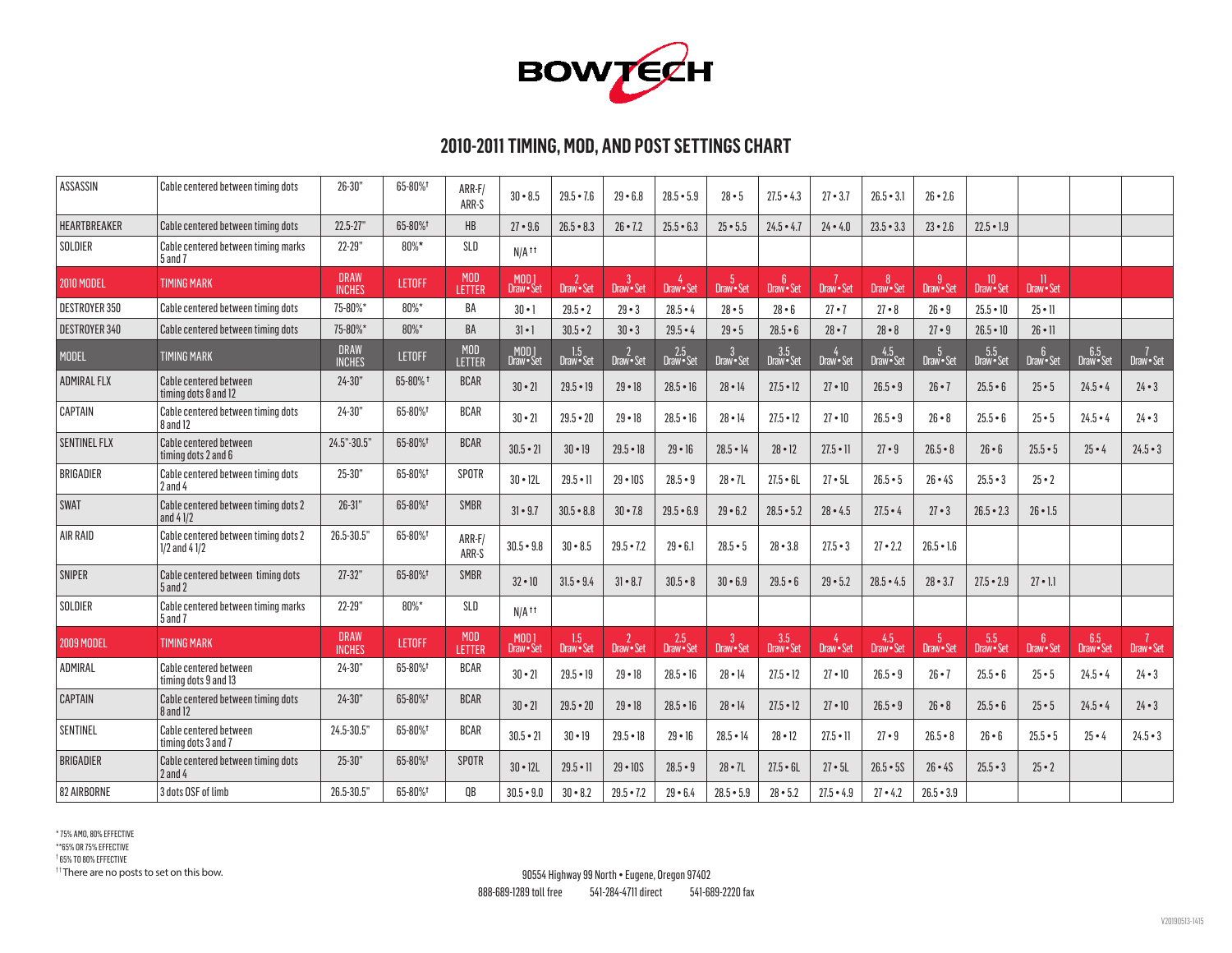

### **2008-2009 TIMING, MOD, AND POST SETTINGS CHART**

| AIR RAID               | Cable centered between timing dots 2<br>$1/2$ and $41/2$ | 26.5-30.5"                   | 80%+          | ARR-F/<br>ARR-S      | $30.5 - 9.8$                 | $30 - 8.5$            | $29.5 - 7.2$ | $29 - 6.1$          | $28.5 - 5$    | $28 - 3.8$        | $27.5 - 3$             | $27 - 2.2$        | $26.5 - 1.6$     |                 |                              |                   |               |
|------------------------|----------------------------------------------------------|------------------------------|---------------|----------------------|------------------------------|-----------------------|--------------|---------------------|---------------|-------------------|------------------------|-------------------|------------------|-----------------|------------------------------|-------------------|---------------|
| <b>SWAT</b>            | Cable centered between timing dots 2<br>and $41/2$       | $26 - 31"$                   | 65-80%        | <b>SMBR</b>          | $31 - 9.7$                   | $30.5 - 8.8$          | $30 - 7.8$   | $29.5 - 6.9$        | $29 - 6.2$    | $28.5 - 5.2$      | $28 - 4.5$             | $27.5 - 4$        | $27 - 3$         | $26.5 - 2.3$    | $26 \cdot 1.5$               |                   |               |
| <b>SNIPER</b>          | Cable centered between timing dots<br>$2$ and $5$        | $27 - 32"$                   | 65-80%        | <b>SMBR</b>          | $32 - 10$                    | $31.5 - 9.4$          | $31 - 8.7$   | $30.5 - 8$          | $30 - 6.9$    | $29.5 - 6$        | $29 - 5.2$             | $28.5 - 4.5$      | $28 - 3.7$       | $27.5 - 2.9$    | $27 \cdot 1.1$               |                   |               |
| <b>2008 MODEL</b>      | <b>TIMING MARK</b>                                       | <b>DRAW</b><br><b>INCHES</b> | <b>LETOFF</b> | <b>MOD</b><br>LETTER | MOD <sub>1</sub><br>Draw•Set | 1.5<br>Draw • Set     | Draw-Set     | 2.5<br>Draw • Set   | Draw · Set    | 3.5<br>Draw • Set | $4$ Draw $\bullet$ Set | 4.5<br>Draw • Set | 5<br>Draw • Set  | 5.5<br>Draw•Set | 6 <sup>5</sup><br>Draw · Set | 6.5<br>Draw•Set   | 7<br>Draw•Set |
| 82 AIRBORNE            | 3 dots OSF of limb                                       | 26.5-30.5"                   | 80%+          | QB                   | $30.5 - 9$                   | $30 - 8.2$            | $29.5 - 7.2$ | $29 - 6.4$          | $28.5 - 5.9$  | $28 - 5.2$        | $27.5 - 4.9$           | $27 - 4.2$        | $26.5 - 3.9$     |                 |                              |                   |               |
| 101 AIRBORNE           | 2 Dots osf/1 dot isf                                     | 27.5-31.5"                   | 80%           | <b>OB</b>            | $31.5 - 9.2$                 | $31 - 8.2$            | $30.5 - 7.1$ | $30 - 6.2$          | $29.5 - 5.6$  | $29 - 5.2$        | $28.5 - 4.8$           | $28 - 4.2$        | $27.5 - 4$       |                 |                              |                   |               |
| GENERAL                | 1 dot osf                                                | $26 - 30"$                   | 80%+          | <b>CPX</b>           | $30 - 20$                    | $29.5 - 18$           | $29 - 16$    | $28.5 - 14$         | $28 \cdot 12$ | $27.5 - 10$       | $27 - 8$               | $26.5 - 6$        | $26 - 4$         |                 |                              |                   |               |
| GUARDIAN <sup>11</sup> | .030 isf                                                 | 25-30.5"                     | 80%*          | CPE                  | 30                           | 29.5                  | 29           | 28.5                | 28            | 27.5              | 27                     | 26.5              | 26               | 25.5            | 25                           |                   |               |
| COMMANDER              | 3 dots osf 1 dot isf                                     | 26.5-31.5"                   | 80%+          | <b>CPK</b>           | $31.5 - 23$                  | $31 - 20$             | $30.5 - 17$  | $30 \cdot 14$       | $29.5 - 12$   | $29 - 10$         | $28.5 - 8$             | $28 - 6$          | $27.5 - 5$       | $27 - 4$        | $26.5 - 3$                   |                   |               |
| ALLEGIANCE             | 3 3/4 dots osf                                           | 26.5-30.5"                   | 80%t          | EFA/ESM              | $30.5 - 8.9$                 | $30 - 8.1$            | $29.5 - 7.4$ | $29 - 6.8$          | $28.5 - 6.2$  | $28 - 5.8$        | $27.5 - 5.2$           | $27 - 4.9$        | $26.5 - 4.5$     |                 |                              |                   |               |
| <b>EQUALIZER</b>       | 6 dots osf                                               | $24 - 27.5"$                 | 80%+          | LA                   | $27.5 - 9.8$                 | $27 - 8.6$            | $26.5 - 7.5$ | $26 - 6.6$          | $25.5 - 5.8$  | $25 - 5.4$        | $24.5 - 5$             | $24 - 4.5$        |                  |                 |                              |                   |               |
| CONSTITUTION           | .120 mod screw to isf                                    | 27-30.5"                     | 80%t          | LA                   | $30.5 -$ End                 | $30 - 9.5$            | $29.5 - 8.5$ | $29 - 7.6$          | $28.5 - 6.9$  | $28 - 6.5$        | $27.5 - 5.9$           | $27 - 4.8$        |                  |                 |                              |                   |               |
| <b>TOMKAT</b>          | 3/4 to full hole under limb                              | $27 - 31"$                   | 80%+          | EFA/ESM              | $31 \cdot 2.1$               | $30.5 - 2.5$          | $30 - 3.0$   | $29.5 - 3.4$        | $29 - 3.7$    | $28.5 - 4.1$      | $28 - 4.4$             | $27.5 - 4.8$      | $27 - 5.2$       |                 |                              |                   |               |
| <b>2007 MODEL</b>      | <b>TIMING MARK</b>                                       | <b>DRAW</b><br><b>INCHES</b> | <b>LETOFF</b> | <b>MOD</b><br>LETTER | MOD 1<br>Draw•Set            | $1.5\,$<br>Draw · Set | Draw - Set   | $2.5$<br>Draw • Set | Draw · Set    | 3.5<br>Draw • Set | Draw - Set             | 4.5<br>Draw • Set | -5<br>Draw · Set | 5.5<br>Draw•Set | 6<br>Draw · Set              | 6.5<br>Draw • Set | 7<br>Draw•Set |
| <b>CONSTITUTION</b>    | 3/16" on Module hole                                     | $30.5 - 27"$                 | 80%*          | <b>LA</b>            | $30.5 -$ End                 | $30 - 9.5$            | $29.5 - 8.5$ | $29 - 7.6$          | $28.5 - 6.9$  | $28 - 6.5$        | $27.5 - 5.9$           | $27 - 4.8$        |                  |                 |                              |                   |               |
| EQUALIZER              | 6 dots exposed on outside of limb                        | 24-27.5"                     | 80%*          | LA                   | $27.5 - 9.8$                 | $27 - 8.6$            | $26.5 - 7.5$ | $26 - 6.6$          | $25.5 - 5.8$  | $25 - 5.4$        | $24.5 - 5$             | $24 - 4.5$        |                  |                 |                              |                   |               |
| <b>TRIBUTE</b>         | 2 Dots                                                   | 30.5-26.5"                   | 80%+          | <b>ESM/EFA</b>       | $30.5 - 8.4$                 | $30 - 7.6$            | $29.5 - 7.0$ | $29 - 6.5$          | $28.5 - 6.0$  | $28 - 5.5$        | $27.5 - 5.0$           | $27 - 4.6$        | $26.5 - 4.2$     |                 |                              |                   |               |
| ALLEGIANCE             | 33/4 dots exposed on outside of limb                     | 30.5-26.5"                   | 80%t          | ESM/EFA              | $30.5 - 8.8$                 | $30 - 8$              | $29.5 - 7.4$ | $29 - 6.8$          | $28.5 - 6.2$  | $28 - 5.8$        | $27.5 - 5.2$           | $27 - 4.9$        | $26.5 - 4.5$     |                 |                              |                   |               |
| <b>TOMKAT</b>          | 3/4 the fixture hole on the outside of<br>limb           | $27 - 31"$                   | 80%+          | ESM/EFA              | $31 \cdot 2.1$               | $30.5 - 2.5$          | $30 - 3.0$   | $29.5 - 3.4$        | $29 - 3.7$    | $28.5 - 4.1$      | $28 - 4.4$             | $27.5 - 4.8$      | $27 - 5.2$       |                 |                              |                   |               |

\* 75% AMO, 80% EFFECTIVE \*\*65% OR 75% AMO, 70% OR 80% EFFECTIVE † 60% TO 75% AMO, 65% TO 80% EFFECTIVE <sup>††</sup>There are no posts to set on this bow.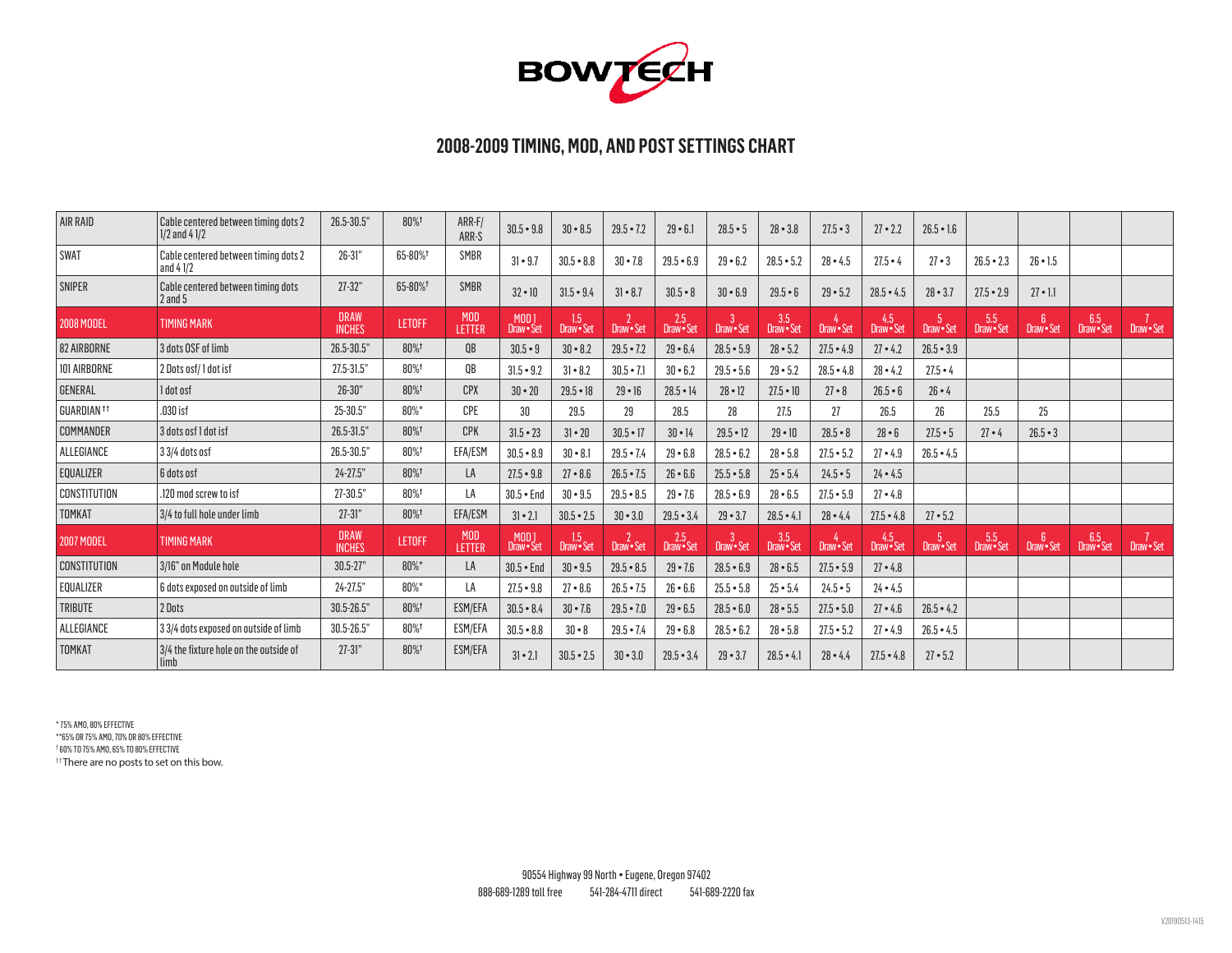

### **2006-2007 TIMING, MOD, AND POST SETTINGS CHART**

| GUARDIAN <sup>11</sup>  | Hook on Cam                                                                   | $30.5 - 25"$                 | N/A <sup>†</sup> | CP                   | 30                           | 29.5                        | 29                      | 28.5                | 28         | 27.5              | 27           | 26.5              | $26\,$          | 25.5              | 25                        |                   |            |
|-------------------------|-------------------------------------------------------------------------------|------------------------------|------------------|----------------------|------------------------------|-----------------------------|-------------------------|---------------------|------------|-------------------|--------------|-------------------|-----------------|-------------------|---------------------------|-------------------|------------|
| COMMANDER <sup>11</sup> | <b>Hook on Cam</b>                                                            | $32 - 26.5"$                 | $N/A^{\dagger}$  | CP                   | 31.5                         | 31                          | 30.5                    | 30 <sup>°</sup>     | 29.5       | 29                | 28.5         | 28                | 27.5            | 27                | 26.5                      |                   |            |
| <b>2006 MODEL</b>       | <b>TIMING MARK</b>                                                            | <b>DRAW</b><br><b>INCHES</b> | <b>LETOFF</b>    | <b>MOD</b><br>LETTER | MOD 1<br>Draw•Set            | 1.5<br>Draw · Set           | Draw · Set              | 2.5<br>Draw • Set   | Draw • Set | 3.5<br>Draw • Set | Draw • Set   | 4.5<br>Draw • Set | Draw · Set      | 5.5<br>Draw • Set | 6<br>Draw · Set           | 6.5<br>Draw • Set | Draw - Set |
| TRIBUTE                 | 2 Dots                                                                        | $30 - 26"$                   | 80%              | ESM/EFA              | $30 - 2.7$                   | $29.5 - 3$                  | $29 - 3.4$              | $28.5 - 3.7$        | $28 - 4.3$ | $27.5 - 4.7$      | $27 \cdot 5$ | $26.5 - 5.5$      | $26 \cdot 6$    |                   |                           |                   |            |
| ALLEGIANCE              | 6 Dots                                                                        | $30 - 26"$                   | 80%t             | ESM/EFA              | $30 - 2.0$                   | $29.5 - 2.5$                | $29 - 3$                | $28.5 - 3.4$        | $28 - 3.8$ | $27.5 - 4.3$      | $27 - 4.7$   | $26.5 - 5.3$      | $26 - 6.1$      |                   |                           |                   |            |
| TOMKAT                  | 1/2 of Hole                                                                   | $31 - 27"$                   | 80%              | ESM/EFA              | $31 \cdot 2.1$               | $30.5 - 2.6$                | $30 - 3.0$              | $29.5 - 3.3$        | $29 - 3.7$ | $28.5 - 4$        | $28 - 4.4$   | $27.5 - 4.8$      | $27 - 5.2$      |                   |                           |                   |            |
| EQUALIZER               | 6.5 Dots                                                                      | $27 - 23.5"$                 | 80%t             | LE.                  | $27 - 1.3$                   | $26.5 - 1.9$                | $26 - 2.5$              | $25.5 - 3.2$        | $25 - 4.0$ | $24.5 - 4.2$      | $24 - 4.6$   | $23.5 - 5$        |                 |                   |                           |                   |            |
| OLD GLORY               | 6 Dots                                                                        | $32 - 28"$                   | 80%              | ESM/EFA              | $32 - 1.2$                   | $31.5 - 2.4$                | $31 - 2.8$              | $30.5 - 3.2$        | $30 - 3.7$ | $29.5 - 4.1$      | $29 - 4.5$   | $28.5 - 4.9$      | $28 - 5.4$      |                   |                           |                   |            |
| CONSTITUTION            | 1/2 of Hole                                                                   | 30-26.5"                     | 80%t             | LE.                  | $30 - 0.8$                   | $29.5 - 1.5$                | $29 - 2.2$              | $28.5 - 2.6$        | $28 - 3$   | $27.5 - 3.5$      | $27 - 3.8$   | $26.5 - 4.2$      |                 |                   |                           |                   |            |
| PBR                     | 0.298                                                                         | $30 - 25"$                   | 80%+             |                      | $30 \cdot 5$                 | $29.5 - 5.8$                | $29 - 6.6$              | $28.5 - 7.3$        | $28 - 7.9$ | $27.5 - 8.5$      | $27 \cdot 9$ | $26.5 - 9.7$      | $26 \cdot 10.3$ | $25.5 - 11$       | $25 \cdot 11.6$           |                   |            |
| <b>2005 MODEL</b>       | <b>TIMING MARK</b>                                                            | <b>DRAW</b><br><b>INCHES</b> | <b>LETOFF</b>    | <b>MOD</b><br>LETTER | MOD <sub>1</sub><br>Draw•Set | $1.5$<br>Draw $\bullet$ Set | $2$ Draw $\text{-}$ Set | $2.5$<br>Draw • Set | Draw · Set | 3.5<br>Draw • Set | Draw · Set   | 4.5<br>Draw Set   | Draw · Set      | 5.5<br>Draw · Set | $6^{\circ}$<br>Draw · Set | 6.5<br>Draw • Set | Draw · Set |
| BLACKKNIGHT             | N/A                                                                           | $30 - 25"$                   | 80%              | DC                   | 30                           | 29.5                        | 29                      | 28.5                | 28         | 27.5              | 27           | 26.5              | 26 <sup>°</sup> | 25.5              | 25 <sub>2</sub>           |                   |            |
| INDEPENDENCE            | N/A                                                                           | $32 - 27"$                   | 80%              | FR                   | $32 \cdot 2.1$               | $31.5 - 3.2$                | $31 - 4.2$              | $30.5 - 4.8$        | $30 - 5.4$ | $29.5 - 6.2$      | $29 - 7$     | $28.5 - 7.5$      | $28 - 8$        | $27.5 - 8.9$      | $27 - 9.8$                |                   |            |
| <b>JUSTICE VFT</b>      | 0.093                                                                         | $25 - 30"$                   | 80%              |                      | $30 \cdot 5$                 | $29.5 - 5.8$                | $29 - 6.5$              | $28.5 - 7.1$        | $28 - 7.7$ | $27.5 - 8.4$      | $27 - 9.1$   | $26.5 - 9.8$      | 26 • 10.5       | $25.5 \cdot 11.3$ | $25 \cdot 12$             |                   |            |
| <b>LIBERTY VFT</b>      | 0.298                                                                         | $25 - 30"$                   | 80%              |                      | $30 - 5.5$                   | $29.5 - 6.3$                | $29 - 7$                | $28.5 - 7.6$        | $28 - 8.2$ | $27.5 - 8.8$      | $27 - 9.4$   | $26.5 - 10$       | 26 • 10.5       | $25.5 \cdot 11.2$ | $25 \cdot 11.9$           |                   |            |
| <b>MIGHTY MITE VFT</b>  | 0.294                                                                         | $30 - 25"$                   | 80%              | N                    | $30 \cdot 4$                 | $29.5 - 5$                  | $29 - 6$                | $28.5 - 6.8$        | $28 - 7.5$ | $27.5 - 8.2$      | $27 - 8.9$   | $26.5 - 9.5$      | $26 \cdot 10$   | $25.5 - 10.7$     | $25 \cdot 11.4$           |                   |            |
| MIRANDA                 | 1/2 Fixture hole OSF<br>*No mods on these bows. Cams are draw length specific | 28-23"                       | 80%              |                      | $28 - 1$                     |                             | $27 - 3.5$              |                     | $26 - 4.5$ |                   | $25 - 5.8$   |                   | $24 - 7$        |                   | $23 - 8.5$                |                   |            |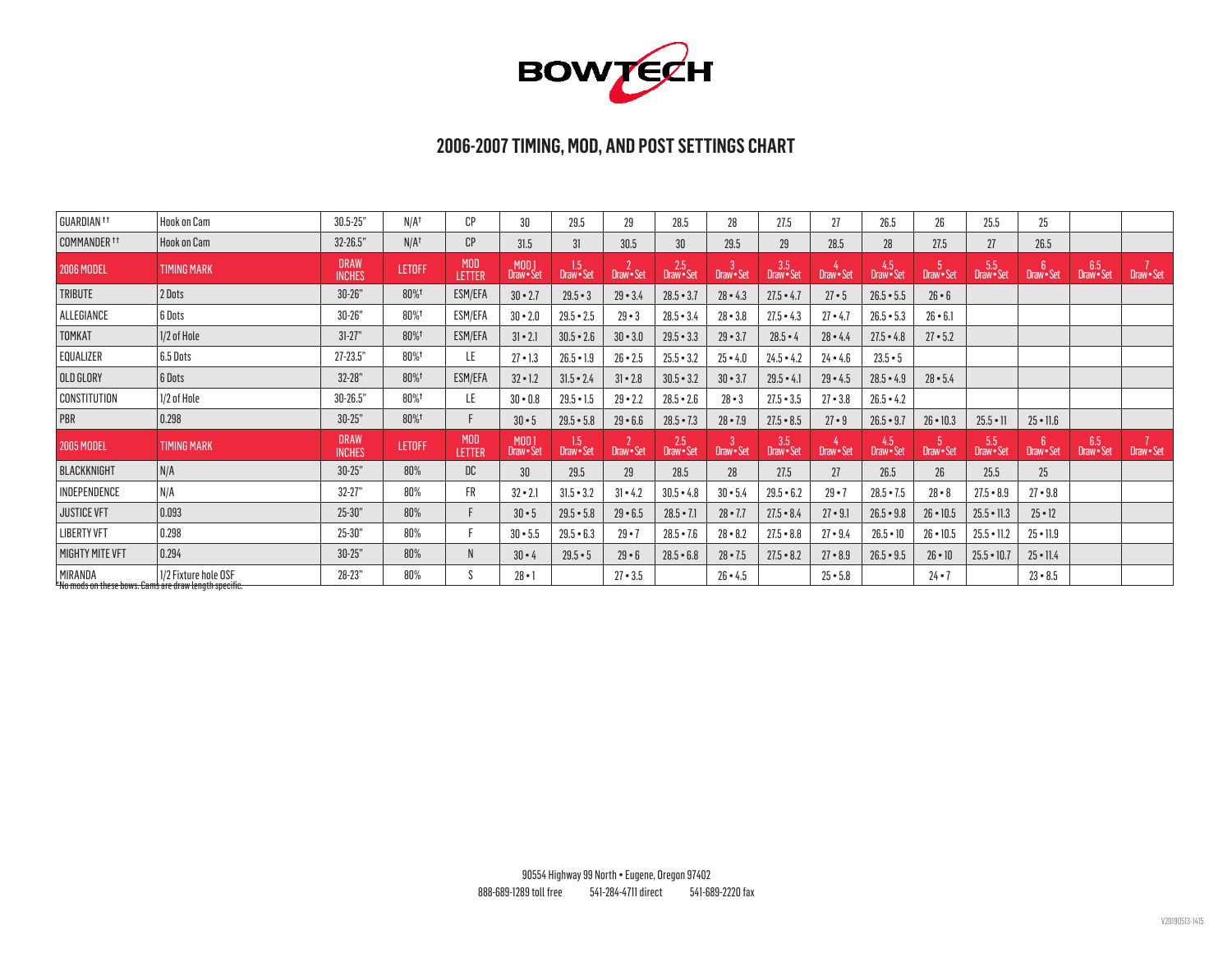

| <b>PATRIOT VFT</b>     | 0.305                          | $30 - 25"$                   | 80%                    | N                    | $30 - 5.4$                   | $29.5 - 6.1$      | $29 - 6.8$        | $28.5 - 7.5$        | $28 - 8.1$      | $27.5 - 9$        | $27 - 9.8$   | $26.5 - 10.5$     | $26 \cdot 11$   | $25.5 \cdot 11.5$ | $25 \cdot 12$   |                 |            |
|------------------------|--------------------------------|------------------------------|------------------------|----------------------|------------------------------|-------------------|-------------------|---------------------|-----------------|-------------------|--------------|-------------------|-----------------|-------------------|-----------------|-----------------|------------|
| PBR                    | 0.298                          | $30 - 25"$                   | 80%                    |                      | $30 - 5$                     | $29.5 - 5.8$      | $29 - 6.6$        | $28.5 - 7.3$        | $28 - 7.9$      | $27.5 - 8.5$      | $27 \cdot 9$ | $26.5 - 9.7$      | $26 \cdot 10.3$ | $25.5 - 11$       | $25 \cdot 11.6$ |                 |            |
| RASCAL                 | 1/2 Fixture hole OSF           | $20 - 25"$                   | 80%                    | S.                   | $25 - 0.8$                   |                   | $24 - 3.0$        |                     | $23 - 4.6$      |                   | $22 - 6.0$   |                   | $21 \cdot 7.5$  |                   | $20 - 9.2$      |                 |            |
| <b>TOMKAT</b>          | 0.060                          | $31.5 - 26.5$ "              | 80%                    | N                    | $31.5 - 4.2$                 | $31 - 5.3$        | $30.5 - 6.1$      | $30 - 6.8$          | $29.5 - 7.4$    | $29 - 8$          | $28.5 - 8.6$ | $28 - 9.2$        | $27.5 - 9.8$    | $27 \cdot 10.4$   | $26.5 \cdot 11$ |                 |            |
| 2005 MODEL*            | <b>TIMING MARK</b>             | <b>DRAW</b><br><b>INCHES</b> | <b>LETOFF</b>          | <b>CAM TYPE</b>      | CAM <sub>1</sub>             |                   | $\overline{3}$    |                     | 5 <sup>1</sup>  | $\mathbf{f}$      |              |                   | $\overline{9}$  | 10 <sup>1</sup>   |                 |                 |            |
| ALLEGIANCE VFT         | String post on outside of limb | 25-30"                       | $T = 80%$<br>$B = 65%$ |                      | 30                           | 29.5              | 29                | 28.5                | 28              | 27.5              | 27           | 26.5              | $26\,$          | 25.5              | $25\,$          |                 |            |
| <b>CONSTITUTION</b>    | String post on outside of limb | 28-33"                       | $T = 80%$<br>$B = 65%$ |                      | 33                           | 32.5              | 32 <sup>°</sup>   | 31.5                | 31              | 30.5              | 30           | 29.5              | 29              | 28.5              | 28              |                 |            |
| <b>DEFENDER VFT</b>    | String post on outside of limb | 25.5-30.5"                   | $T = 80%$<br>$B = 65%$ |                      | 30.5                         | 30                | 29.5              | 29                  | 28.5            | 28                | 27.5         | 27                | 26.5            | 26                | 25.5            |                 |            |
| OLD GLORY              | String post on outside of limb | $27 - 32"$                   | $T = 80%$<br>$B = 65%$ |                      | 32                           | 31.5              | 31                | 30.5                | 30              | 29.5              | 29           | 28.5              | 28              | 27.5              | 27              |                 |            |
| <b>2004 MODEL</b>      | <b>TIMING MARK</b>             | <b>DRAW</b><br><b>INCHES</b> | <b>LETOFF</b>          | <b>MOD</b><br>LETTER | MOD <sub>1</sub><br>Draw•Set | 1.5<br>Draw • Set | $2$<br>Draw • Set | $2.5$<br>Draw • Set | 3<br>Draw • Set | 3.5<br>Draw • Set | Draw · Set   | 4.5<br>Draw • Set | 5<br>Draw • Set | 5.5<br>Draw · Set | 6<br>Draw•Set   | 6.5<br>Draw•Set | Draw - Set |
| <b>BLACKHAWK</b>       | 0.305                          | $30 - 25"$                   | 80%                    |                      | $30 - 4.0$                   | $29.5 - 4.5$      | $29 - 5$          | $28.5 - 5.8$        | $28 - 6.5$      | $27.5 - 7.2$      | $27 - 7.8$   | $26.5 - 8.4$      | $26 - 9$        | $25.5 - 9.5$      | $25 \cdot 10$   |                 |            |
| <b>EXTREME VFT</b>     | $ 0.425\rangle$                | $30 - 25"$                   | 80%                    |                      | $30 - 4.6$                   | $29.5 - 5.7$      | $29 - 6.8$        | $28.5 - 7.4$        | $28 - 7.9$      | $27.5 - 8.5$      | $27 - 9.1$   | $26.5 - 9.6$      | $26 \cdot 10.1$ | $25.5 - 10.7$     | $25 \cdot 11.2$ |                 |            |
| <b>JUSTICE VFT</b>     | $ 0.43\rangle$                 | $30 - 25"$                   | 80%                    |                      | $30 - 4.8$                   | $29.5 - 6.7$      | $29 - 6.2$        | $28.5 - 8$          | $28 - 7.4$      | $27.5 - 9.2$      | $27 - 8.7$   | $26.5 \cdot 10.5$ | $26 \cdot 10.1$ | $25.5 - 12$       | $25 \cdot 11.5$ |                 |            |
| <b>LIBERTY VFT</b>     | $\vert$ 0.298                  | $30 - 25"$                   | 80%                    |                      | $30 - 5.4$                   | $29.5 - 6.4$      | $29 - 6.7$        | $28.5 - 7.4$        | $28 - 8$        | $27.5 - 8.6$      | $27 - 9.1$   | $26.5 - 9.7$      | $26 \cdot 10.2$ | $25.5 \cdot 11$   | $25 - 11.3$     |                 |            |
| <b>MIGHTY MITE VFT</b> | 0.294                          | $30 - 25"$                   | 80%                    | N                    | $30 - 4.5$                   | $29.5 - 5.5$      | $29 - 6.5$        | $28.5 - 7.1$        | $28 - 7.7$      | $27.5 - 8.3$      | $27 - 8.8$   | $26.5 - 9.5$      | $26 \cdot 10.1$ | $25.5 - 10.7$     | $25 \cdot 11.3$ |                 |            |
| PRO 40 DUALLY          | 0.0625                         | $32 - 27"$                   | 80%                    |                      | $32 - 4.6$                   | $31.5 - 5.3$      | $31 - 5.9$        | $30.5 - 6.6$        | $30 - 7.2$      | $29.5 - 7.7$      | $29 - 8.2$   | $28.5 - 8.7$      | $28 - 9.2$      | $27.5 - 9.7$      | $27 - 10.2$     |                 |            |
| <b>PATRIOT VFT</b>     | 0.305                          | $30 - 25"$                   | 80%                    | N                    | $30 - 4.8$                   | $29.5 - 6.0$      | $29 - 6.5$        | $28.5 - 7.3$        | $28 - 8.0$      | $27.5 - 8.8$      | $27 - 9.1$   | $26.5 \cdot 10.1$ | $26 \cdot 10.3$ | $25.5 \cdot 11.4$ | $25 \cdot 11.5$ |                 |            |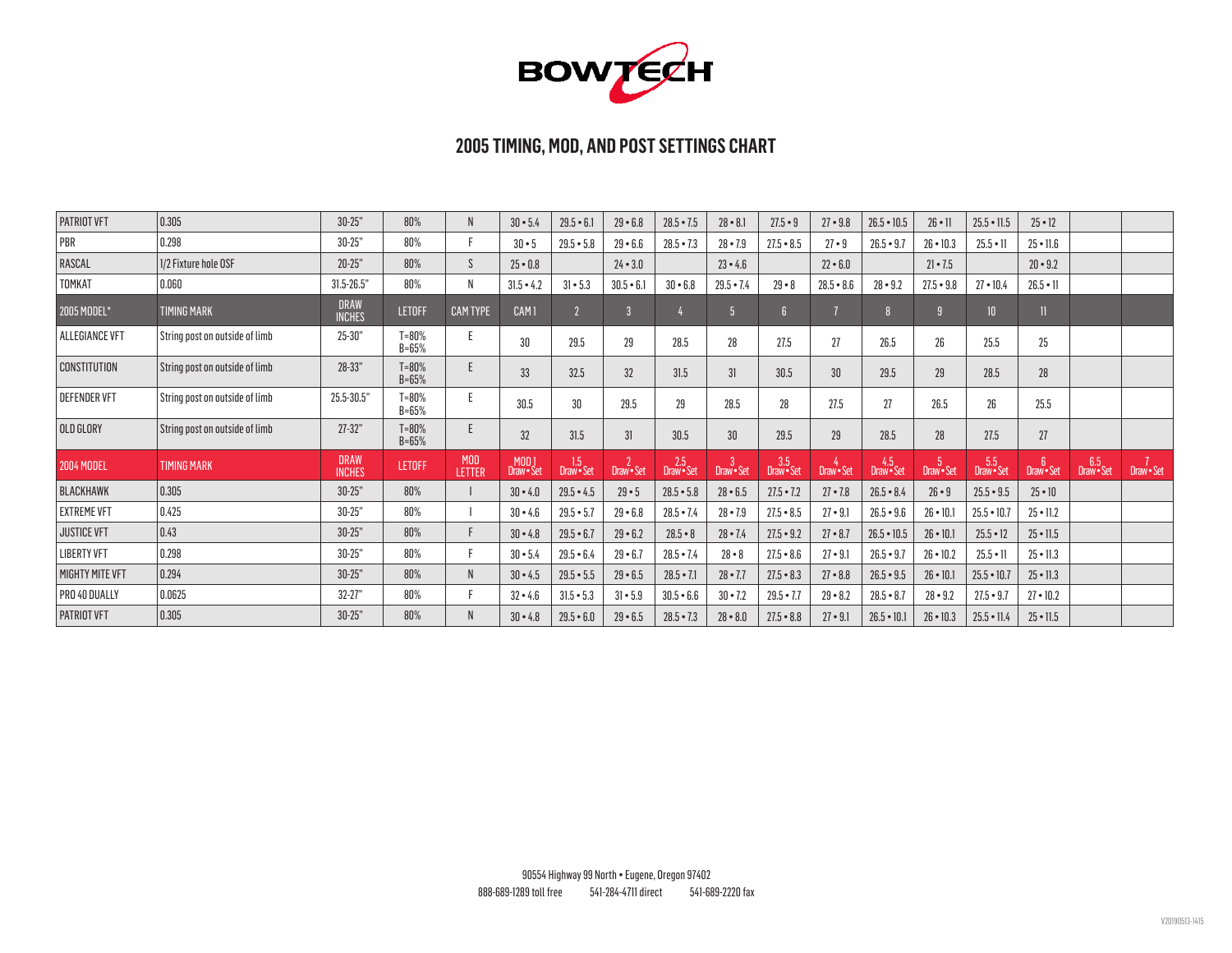

| SAMSON             | 0.425              | $30 - 25"$                   | 80%           |                      | $30 - 4.6$          | $29.5 - 5.7$                   | $29 - 6.8$                   | $28.5 - 7.4$      | $28 - 7.9$                   | $27.5 - 8.5$      | $27 - 9.1$      | $26.5 - 9.6$      | $26 \cdot 10.1$   | $25.5 - 10.7$     | $25 \cdot 11.2$              |                   |                 |
|--------------------|--------------------|------------------------------|---------------|----------------------|---------------------|--------------------------------|------------------------------|-------------------|------------------------------|-------------------|-----------------|-------------------|-------------------|-------------------|------------------------------|-------------------|-----------------|
| TOMKAT             | $\vert$ 0.305      | $32 - 27"$                   | 80%           |                      | $32 - 3.3$          | $31.5 - 4.3$                   | $31 - 5.2$                   | $30.5 - 5.8$      | $30 - 6.3$                   | $29.5 - 7.0$      | $29 - 7.6$      | $28.5 - 8.2$      | $28 - 8.8$        | $27.5 - 9.4$      | $27 - 9.9$                   |                   |                 |
| <b>2004 MODEL</b>  | <b>TIMING MARK</b> | <b>DRAW</b><br><b>INCHES</b> | <b>LETOFF</b> | <b>MOD</b><br>LETTER | <b>MOD1</b>         |                                | $\overline{3}$               |                   | $\overline{5}$               | $\boldsymbol{6}$  |                 |                   |                   | 10                |                              | 12                | 13 <sup>°</sup> |
| <b>BLACKHAWK2</b>  | N/A                | $20 - 26"$                   | 80%           | R                    | 26                  | 25 <sub>2</sub>                | 24                           | 23                | 22                           | 21                | 20 <sup>°</sup> |                   |                   |                   |                              |                   |                 |
| BLACKKNIGHT        | N/A                | $25 - 30"$                   | 65%           | DC                   | 30                  | 29.5                           | 29                           | 28.5              | 28                           | 27.5              | 27              | 26.5              | 26                | 25.5              | $25\,$                       |                   |                 |
| LADYHAWK           | N/A                | $20 - 26"$                   | 80%           | R                    | 26                  | 25 <sub>2</sub>                | 24                           | 23 <sup>°</sup>   | 22                           | 21                | $20\,$          |                   |                   |                   |                              |                   | 20              |
| PRO 40 WHEELY      | N/A                | 23-30"                       | 80%           | W                    | 30                  | 29                             | 28                           | 27                | 26                           | $25\,$            | 24              | 23                |                   |                   |                              |                   |                 |
| PATRIOT VFT DUALLY | N/A                | $26 - 31"$                   | 65%           | DC                   | 31                  | 30 <sup>°</sup>                | 29 <sup>°</sup>              | 28                | 27                           | 26 <sup>°</sup>   |                 |                   |                   |                   |                              |                   |                 |
| RASCAL             | N/A                | $19 - 25"$                   | 80%           | R                    | 25                  | 24                             | 23                           | 22                | 21                           | $20\,$            | 19              |                   |                   |                   |                              |                   |                 |
|                    |                    |                              |               |                      |                     |                                |                              |                   |                              |                   |                 |                   |                   |                   |                              |                   |                 |
| <b>2003 MODEL</b>  | <b>TIMING MARK</b> | <b>DRAW</b><br><b>INCHES</b> | <b>LETOFF</b> | <b>MOD</b><br>LETTER | MOD 1<br>Draw • Set | 1.5 <sub>1</sub><br>Draw · Set | $\overline{2}$<br>Draw - Set | 2.5<br>Draw · Set | $\overline{3}$<br>Draw · Set | 3.5<br>Draw • Set | Draw • Set      | 4.5<br>Draw • Set | 15,<br>Draw · Set | 5.5<br>Draw · Set | 6 <sup>5</sup><br>Draw · Set | 6.5<br>Draw • Set | Draw - Set      |
| <b>BLACKHAWK</b>   | 0.25               | $30 - 25"$                   | 80%           |                      | $30 \cdot 4$        | $29.5 - 4.5$                   | $29 - 5$                     | $28.5 - 5.8$      | $28 - 6.5$                   | $27.5 - 7.2$      | $27 - 7.8$      | $26.5 - 8.4$      | $26 - 9$          | $25.5 - 9.5$      | $25 \cdot 10$                |                   |                 |
| <b>EXTREME VFT</b> | 0.425              | $30 - 25"$                   | 80%           |                      | $30 - 4.6$          | $29.5 - 5.7$                   | $29 - 6.8$                   | $28.5 - 7.3$      | $28 - 7.8$                   | $27.5 - 8.5$      | $27 - 9.1$      | $26.5 - 9.6$      | $26 \cdot 10.1$   | $25.5 - 10.7$     | $25 \cdot 11.2$              |                   |                 |
| G3.2               | 0.2                | $31 - 26"$                   | 80%           |                      | $31 - 4$            | $30.5 - 5$                     | $30 - 5.9$                   | $29.5 - 6.5$      | $29 - 7.1$                   | $28.5 - 7.6$      | $28 - 8.1$      | $27.5 - 8.6$      | $27 \cdot 9.1$    | $26.5 - 9.6$      | $26 \cdot 10$                |                   |                 |
| MIGHTY MITE        | 0.21               | $30 - 25"$                   | 80%           |                      | $30 - 3.8$          | $29.5 - 4.6$                   | $29 - 5.5$                   | $28.5 - 6$        | $28 - 6.6$                   | $27.5 - 7.3$      | $27 - 8$        | $26.5 - 8.5$      | $26 - 9.1$        | $25.5 - 9.4$      | $25 - 9.8$                   |                   |                 |
| <b>PRO 40 SC</b>   | 0.063              | $32 - 27"$                   | 80%           |                      | $32 - 4$            | $31.5 - 4.6$                   | $31 - 5.2$                   | $30.5 - 5.8$      | $30 - 6.5$                   | $29.5 - 7.2$      | $29 - 8$        | $28.5 - 8.5$      | $28 - 9$          | $27.5 - 9.6$      | $27 \cdot 10.2$              |                   |                 |
| PATRIOT            | 0.215              | $30 - 25"$                   | 80%           | PAT                  | $30 - 4.3$          | $29.5 - 5.1$                   | $29 - 6$                     | $28.5 - 6.8$      | $28 - 7.5$                   | $27.5 - 8$        | $27 - 8.5$      | $26.5 - 9.1$      | $26 - 9.7$        | $25.5 - 10.4$     | $25 \cdot 11$                |                   |                 |
| <b>PRO 38 SC</b>   | 0.187              | $31 - 26"$                   | 80%           |                      | $31 - 4$            | $30.5 - 5$                     | $30 - 5.9$                   | $29.5 - 6.5$      | $29 - 7.1$                   | $28.5 - 7.6$      | $28 - 8.1$      | $27.5 - 8.6$      | $27 \cdot 9.1$    | $26.5 - 9.6$      | $26 \cdot 10$                |                   |                 |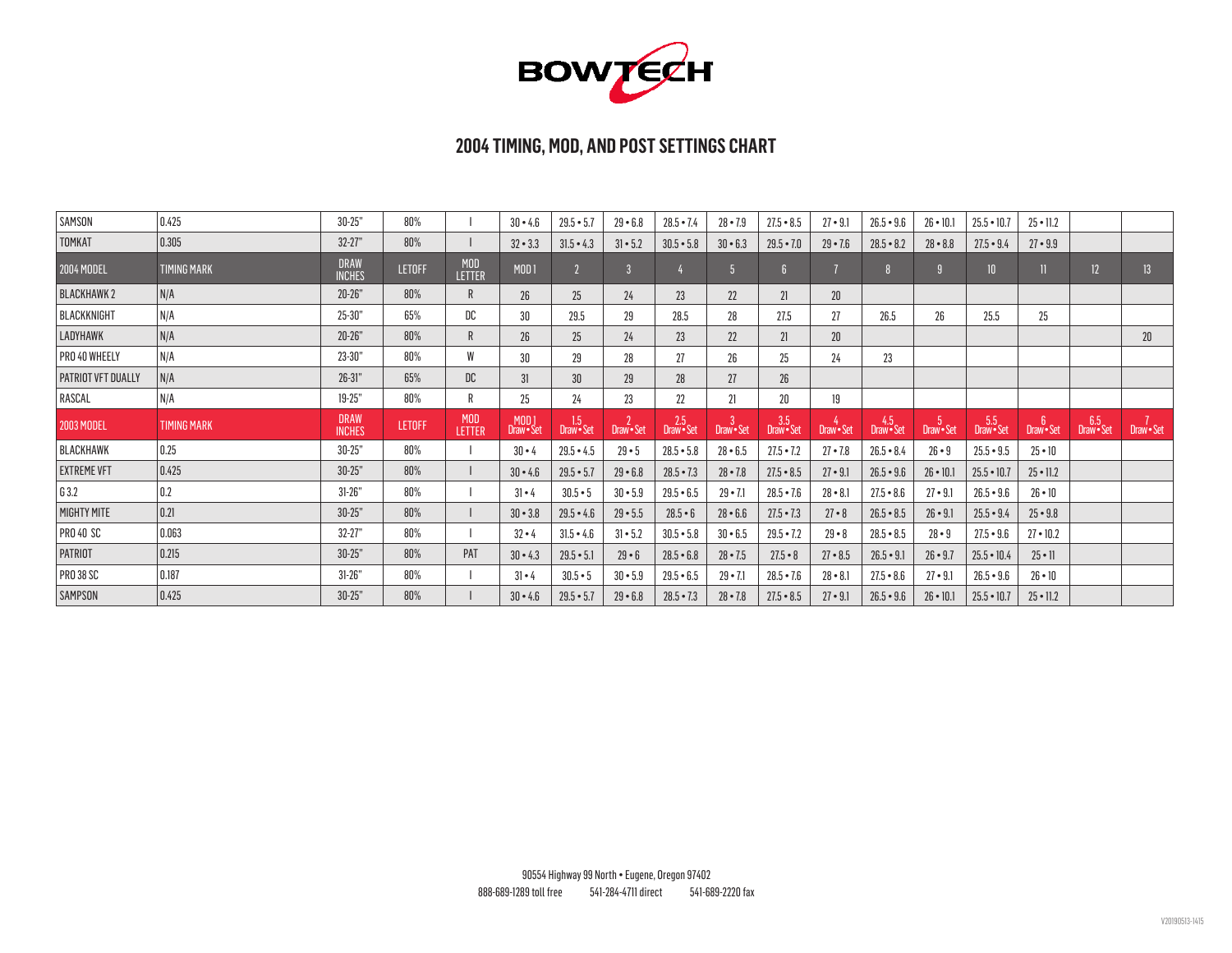

| <b>STALKER</b>             | $\vert$ 0.187      | $32 - 27"$                   | 80%           |                      | $32 - 4$                     | $31.5 - 7.8$    | $31 - 5.5$                | $30.5 - 6.1$        | $30 - 6.7$      | $29.5 - 7.2$      | $29 - 7.7$      | $28.5 - 8.2$    | $28 - 8.7$     | $27.5 - 9.2$    | $27 - 9.7$      |                   |                 |
|----------------------------|--------------------|------------------------------|---------------|----------------------|------------------------------|-----------------|---------------------------|---------------------|-----------------|-------------------|-----------------|-----------------|----------------|-----------------|-----------------|-------------------|-----------------|
| TECH 29                    | 0.25               | 29-24"                       | 80%           |                      | $29 - 3.9$                   | $28.5 - 4.5$    | $28 - 5.5$                | $27.5 - 6.2$        | $27 - 6.9$      | $26.5 - 7.4$      | $26 - 7.9$      | $25.5 - 8.4$    | $25 - 8.9$     | $24.5 - 9.4$    | $24 \cdot 10$   |                   |                 |
| TOMKAT                     | 0.125              | $32 - 27"$                   | 80%           |                      | $32 - 3.3$                   | $31.5 - 4.2$    | $31 - 5.2$                | $30.5 - 5.7$        | $30 - 6.3$      | $29.5 - 7$        | $29 - 7.6$      | $28.5 - 8.2$    | $28 - 8.8$     | $27.5 - 9.3$    | $27 - 9.9$      |                   |                 |
| 2003 MODEL                 | <b>TIMING MARK</b> | <b>DRAW</b><br><b>INCHES</b> | <b>LETOFF</b> | <b>MOD</b><br>LETTER | MOD1                         |                 | $\overline{3}$            |                     | 5 <sup>5</sup>  | f                 | $\overline{1}$  |                 | $\overline{9}$ | 10 <sup>°</sup> | 11              | 12                | 13 <sup>°</sup> |
| <b>BLACKKNIGHT PRO (S)</b> | N/A                | $26 - 30"$                   | 65%           | PD                   | 29                           | 28              | 27                        | 26                  | 25              | 24                |                 |                 |                |                 |                 |                   |                 |
| BLACKKNIGHT PRO (T)        | N/A                | $27 - 31"$                   | 65%           | PD                   | 30 <sup>°</sup>              | 29 <sup>°</sup> | 28                        | 27                  | 26              | 25                |                 |                 |                |                 |                 |                   |                 |
| LADYHAWK                   | N/A                | $20 - 26"$                   | 80%           | R                    | 26                           | 25              | 24                        | 23                  | 22              | 21                | $20\,$          |                 |                |                 |                 |                   |                 |
| PRO 40 DUALLY              | N/A                | $26 - 31"$                   | 65%           | PD                   | 31                           | 30 <sup>°</sup> | 29                        | 28                  | 27              | 26                |                 |                 |                |                 |                 |                   |                 |
| PRO 40 WHEELY              | N/A                | $25 - 30"$                   | 65%           | W                    | 30                           | 29              | 28                        | 27                  | 26              | 25                | 24              | 23              |                |                 |                 |                   |                 |
| PATRIOT DUALLY             | N/A                | $25 - 30"$                   | 65%           | <b>PD</b>            | 30 <sup>°</sup>              | 29 <sup>°</sup> | 28                        | 27                  | 26              | 25                |                 |                 |                |                 |                 |                   |                 |
| RASCAL                     | N/A                | $19 - 25"$                   | 80%           | R                    | 25                           | 24              | 23                        | 22                  | 21              | $20\,$            | 19              |                 |                |                 |                 |                   |                 |
| STALKERLITE                | N/A                | 23-29"                       | 80%           | R                    | 29                           | 28              | 27                        | 26                  | 25              | 24                | 23              |                 |                |                 |                 |                   |                 |
| <b>2002 MODEL</b>          | <b>TIMING MARK</b> | <b>DRAW</b><br><b>INCHES</b> | <b>LETOFF</b> | <b>MOD</b><br>LETTER | MOD <sub>1</sub><br>Draw•Set | 1.5<br>Draw•Set | $2$<br>Draw $\bullet$ Set | $2.5$<br>Draw • Set | 3<br>Draw · Set | 3.5<br>Draw • Set | 4<br>Draw - Set | 4.5<br>Draw•Set | 5<br>Draw•Set  | 5.5<br>Draw•Set | 6<br>Draw•Set   | 6.5<br>Draw • Set | 7<br>Draw•Set   |
| <b>BLACK HAWK</b>          | 3/16               | $31 - 26"$                   | 80%           | DS/BT                | $31 \cdot 4$                 |                 | $30 - 5.6$                |                     | $29 - 6.9$      |                   | $28 - 8$        |                 | $27 - 9$       |                 | $26 - 9.9$      |                   |                 |
| EXTREME SOLO (T)           | 1/16               | $31 - 26"$                   | 80%           | DS/BT                | $31 - 3.1$                   |                 | $30 - 5.2$                |                     | $29 - 6.3$      |                   | $28 - 7.5$      |                 | $27 - 8.6$     |                 | $26 - 9.6$      |                   |                 |
| EXTREME SOLO (S)           | 1/16               | $30 - 25"$                   | 80%           | DS/BT                | $30 \cdot 3.1$               |                 | $29 - 5.2$                |                     | $28 - 6.3$      |                   | $27 - 7.5$      |                 | $26 - 8.6$     |                 | $25 - 9.6$      |                   |                 |
| EXTREME SD (T)             | 1/16               | $30 - 25"$                   | 80%           | DS/BT                | $30 - 3.2$                   |                 | $29 - 5.5$                |                     | $28 - 6.8$      |                   | $27 - 7.9$      |                 | $26 - 9$       |                 | $25 \cdot 10$   |                   |                 |
| EXTREME SD (S)             | 1/16               | 29-24"                       | 80%           | DS/BT                | $29 - 3.2$                   |                 | $28 - 5.5$                |                     | $27 - 6.8$      |                   | $26 \cdot 7.9$  |                 | $25 - 9$       |                 | $24 \cdot 10$   |                   |                 |
| <b>GERENRATION 3.2</b>     | 3/16               | $31 - 26"$                   | 80%           | DS/BT                | $31 - 3.6$                   |                 | $30 - 5.3$                |                     | $29 - 6.5$      |                   | $28 - 8$        |                 | $27 - 8.7$     |                 | $26 - 9.8$      |                   |                 |
| MIGHTY MITE                | 1/4                | $30 - 25"$                   | 80%           | DS/BT                | $30 - 3.5$                   |                 | $29 - 5.2$                |                     | $28 \cdot 7$    |                   | $27 - 7.9$      |                 | $26 - 8.9$     |                 | $25 - 9.8$      |                   |                 |
| <b>PRO 38 T</b>            | 5/32               | $31 - 26"$                   | 80%           | DS/BT                | $31 \cdot 3.7$               |                 | $30 - 5.4$                |                     | $29 - 7$        |                   | $28 - 8$        |                 | $27 - 9.1$     |                 | $26 \cdot 10.1$ |                   |                 |
| <b>PRO 38 S</b>            | 5/32               | $30 - 25"$                   | 80%           | DS/BT                | $30 - 3.7$                   |                 | $29 - 5.4$                |                     | $28 - 7$        |                   | $27 - 8$        |                 | $26 \cdot 9.1$ |                 | $25 \cdot 10.1$ |                   |                 |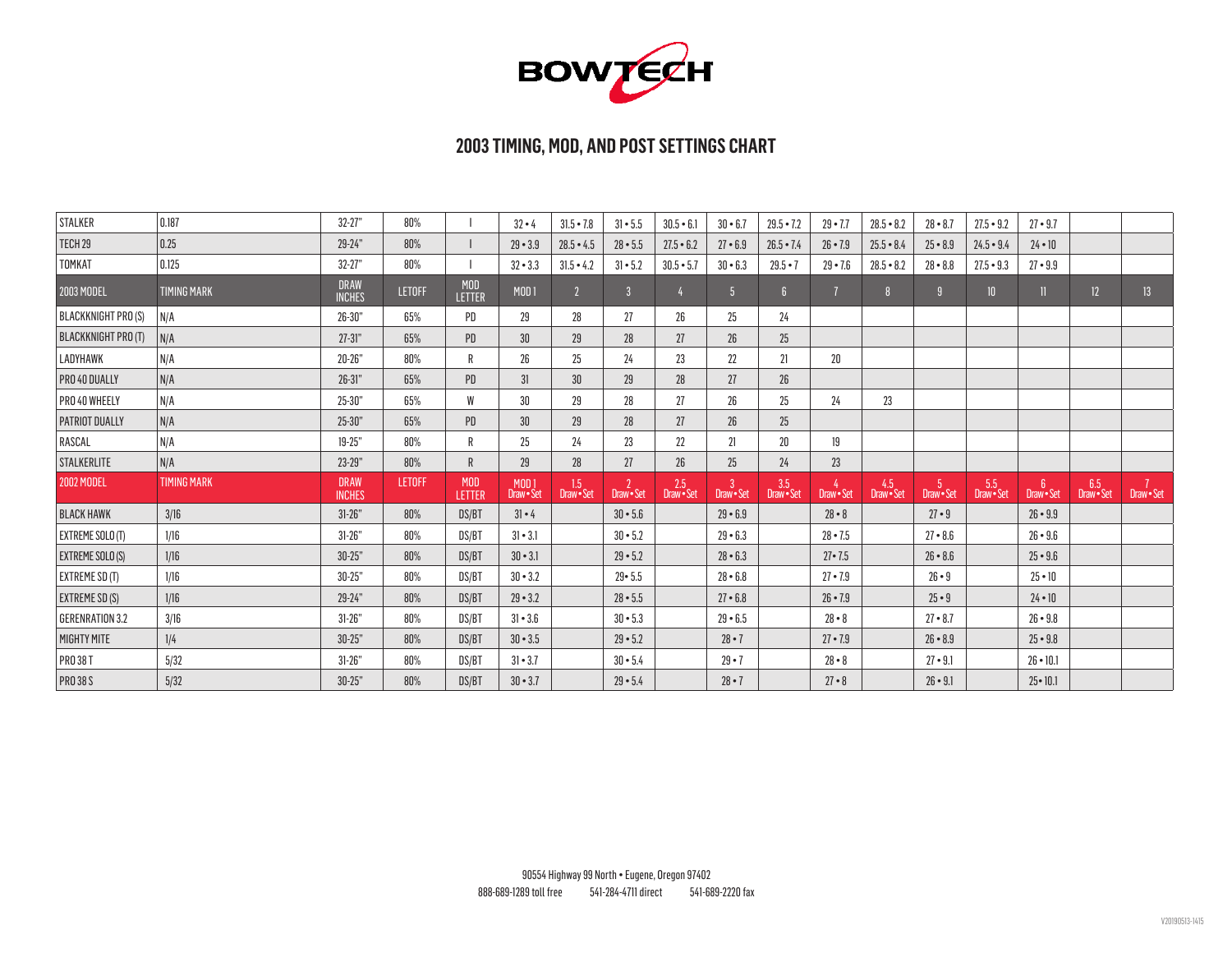

| <b>PRO 40 T</b>         | 5/32               | $32 - 27"$                   | 80%           | DS/BT                       | $32 - 3.5$     |    | $31 - 5.7$   |    | $30 - 6.8$ |                 | $29 - 7.9$     | $28 - 9$   | $27 \cdot 10.1$ |  |
|-------------------------|--------------------|------------------------------|---------------|-----------------------------|----------------|----|--------------|----|------------|-----------------|----------------|------------|-----------------|--|
| <b>PRO 40 S</b>         | 5/32               | $31 - 26"$                   | 80%           | DS/BT                       | $31 \cdot 3.5$ |    | $30 - 5.7$   |    | $29 - 6.8$ |                 | $28 - 7.9$     | $27 - 9$   | $26 \cdot 10.1$ |  |
| PATRIOT                 | 5/16               | $30 - 25"$                   | 80%           | DS/BT                       | $30 - 4.5$     |    | $29 - 6.2$   |    | $28 - 7.5$ |                 | $27 - 8.5$     | $26 - 9.6$ | $25 \cdot end$  |  |
| SAMSON T                | 1/16               | $31 - 26"$                   | 80%           | DS/BT                       | $31 \cdot 2.1$ |    | $30 - 4.4$   |    | $29 - 6$   |                 | $28 \cdot 7.2$ | $27 - 8.4$ | $26 - 9.4$      |  |
| <b>SAMSONS</b>          | 1/16               | $30 - 25"$                   | 80%           | DS/BT                       | $30 \cdot 2.1$ |    | $29 - 4.4$   |    | $28 - 6$   |                 | $27 - 7.2$     | $26 - 8.4$ | $25 - 9.4$      |  |
| <b>STALKER</b>          | 1/32               | $32 - 27"$                   | 80%           | DS/BT                       | $32 - 3.1$     |    | $31 \cdot 5$ |    | $30 - 6.4$ |                 | $29 - 7.5$     | $28 - 8.5$ | $27 - 9.4$      |  |
| TECH 29                 | 5/16               | 29-24"                       | 80%           | DS/BT                       | $29 - 3.5$     |    | $28 - 5.4$   |    | $27 - 6.4$ |                 | $26 - 8.2$     | $25 - 9$   | $24 - 9.9$      |  |
| <b>TOMKAT</b>           | 1/16               | $32 - 27"$                   | 80%           | DS/BT                       | $32 - 3.2$     |    | $31 \cdot 5$ |    | $30 - 6.6$ |                 | $29 - 7.8$     | $28 - 8.8$ | $27 - 9.7$      |  |
| 2002 MODEL              | <b>TIMING MARK</b> | <b>DRAW</b><br><b>INCHES</b> | <b>LETOFF</b> | <b>MOD</b><br><b>LETTER</b> | MOD1           |    | $\sqrt{2}$   |    |            |                 | $\overline{z}$ |            |                 |  |
| BLACKKNIGHT 2 (S)       | $\big  N/A$        | $26 - 30"$                   | 65%           | <b>BKP</b>                  | 30             | 29 | 28           | 27 | 26         |                 |                |            |                 |  |
| <b>BLACKKNIGHT 2(T)</b> | N/A                | $27 - 31"$                   | 65%           | BKP                         | 31             | 30 | 29           | 28 | 27         |                 |                |            |                 |  |
| RASCAL                  | $\vert N/A \vert$  | $19 - 25"$                   | 80%           | $\mathsf{R}$                | 25             | 24 | 23           | 22 | 21         | 20 <sup>°</sup> | 19             |            |                 |  |
| STALKERLITE             | N/A                | 23-29"                       | 80%           |                             | 29             | 28 | 27           | 26 | 25         | 24              | 23             |            |                 |  |